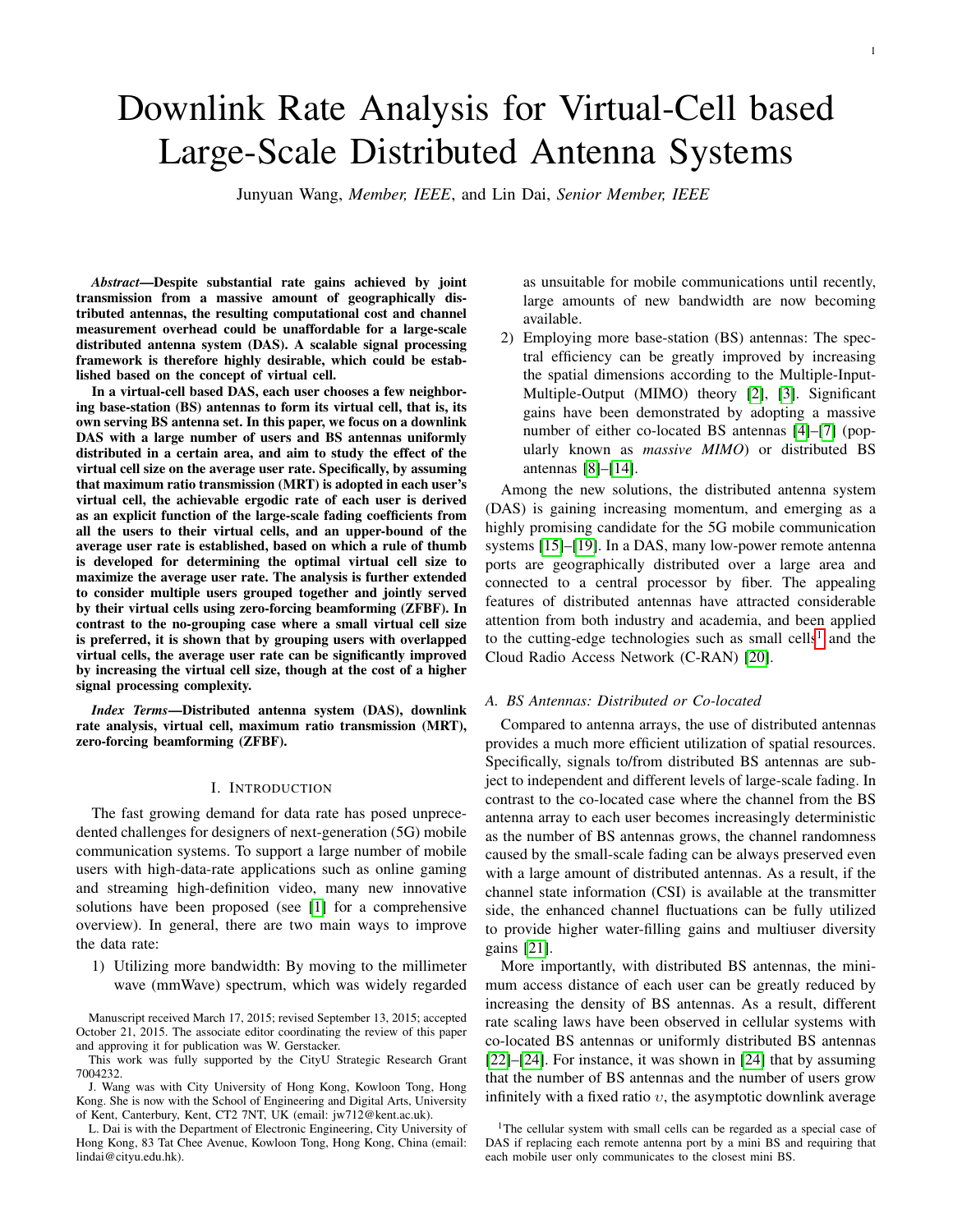user rate with maximum ratio transmission (MRT) scales in the orders of  $\log_2 v$  and  $\frac{\alpha}{2} \log_2 v$  for the co-located and distributed BS antenna layouts, respectively, where  $\alpha > 2$  is the pathloss factor. The rate gains achieved by distributed BS antennas become even more prominent when an orthogonal precoding scheme such as zero-forcing beamforming (ZFBF) is adopted.

Note that the above results are obtained by assuming a joint transmission of all the BS antennas. In a large-scale DAS with hundreds (or even thousands) of geographically distributed BS antennas, the computational cost and CSI measurement overhead of such a joint processing would be prohibitively high. How to establish a scalable signal processing framework for DASs is a key challenge that needs to be addressed.

## *B. Virtual-Cell based DAS*

To reduce the system complexity, the common practice of cellular networks is to divide a large area into a number of cells where a BS is placed at the center of each cell and serves users who fall into its coverage. As users are randomly located in each cell which have distinct access distances to their serving BS, there are always users at cell boundary areas who suffer from lower power efficiency and higher inter-cell interference. The performance disparity of users could even be exacerbated if distributed BS antennas are used in cellular networks, as the BS antennas at cell boundary areas suffer from significantly higher inter-cell interference than those at the cell center in the uplink [\[22\]](#page-13-0), and become strong interfering sources to the neighboring cell-edge users in the downlink [\[23\]](#page-13-2). As pointed out in [\[22\]](#page-13-0), the cell-edge problem has its roots in the cellular structure where cells are formed based on the coverage of each BS. Such a *BS-centric* structure, nevertheless, cannot be justified when both users and BS antennas are scattered around. Instead, the signal processing may be performed based on the unit of "virtual cells" [\[25\]](#page-13-3)–[\[27\]](#page-13-4).

In a virtual-cell based DAS, each user chooses its own serving BS antenna set as its virtual cell. The reason why virtual cells are formed in a *user-centric* manner is two-fold: 1) With a high density of distributed BS antennas, each user may usually find more than one BS antennas in its vicinity to communicate with; 2) The BS antenna set serving each user varies with the user's location. By choosing a few surrounding BS antennas as each user's virtual cell, the number of channels that need to be measured becomes small, leading to a much lower CSI measurement overhead compared to cellular systems with large antenna arrays. More importantly, by increasing the density of distributed BS antennas, both the average number of users who share their virtual cells and the average number of users served by each BS antenna decline [\[22\]](#page-13-0), indicating that the signal processing in a large-scale DAS can be performed in a local and scalable manner.

Note that a few concepts were proposed before which share similarities to virtual cell, but with remarkable differences. In cellular networks with coordinated multipoint (CoMP) transmission, for instance, clusters of geographically distributed BSs are also formed to serve the cell-edge users. In most studies, however, the clustering is performed in a BS-centric manner with a fixed and a-priori BS coordination pattern [\[28\]](#page-13-5)–[\[32\]](#page-13-6), which still leads to "cluster-edge" users [\[29\]](#page-13-7), [32]. Dynamic BS clustering was recently proposed in [\[33\]](#page-13-8), [\[34\]](#page-13-9) as a way of forming coordinated BS clusters based on users' locations. Yet different from the idea of virtual cell, it still follows the conventional cellular structure where each user is associated and served solely by its closest BS, though BSs coordinate their transmissions by choosing beamforming vectors to null out the intra-cluster interference.

Such a BS-centric clustering is also highly inefficient for a large-scale DAS with more BS antennas than users where some BS antennas may become redundant as no users are nearby. In this case, the BS antenna selection should be performed from users' perspective. Different optimization frameworks were recently established for a K-user DAS with  $L \gg K$  distributed BS antennas to maximize the weighted sum rate [\[35\]](#page-13-10) or average energy efficiency [\[36\]](#page-13-11) by optimizing BS antenna selection, transmission power and precoding vectors. Instead of choosing BS antennas for each user to form a virtual cell, however, a joint antenna selection is performed for all the users.

#### *C. Effect of Virtual Cell Size*

For virtual-cell based DASs, the virtual cell size, i.e., how many BS antennas should be included into each user's virtual cell, is a key system parameter. In this paper, instead of formulating a joint optimization of virtual cell selection and precoding vectors which, similar to the problems considered in [\[35\]](#page-13-10), [\[36\]](#page-13-11), would be intractable due to its non-convex and combinatorial nature, we consider a relatively simpler question: for given precoding scheme, what is the optimal virtual cell size?

Specifically, we focus on a large-scale downlink DAS where  $K \gg 1$  users and  $L \gg 1$  BS antennas are uniformly distributed in a certain area, and each user chooses  $V$  BS antennas with the highest large-scale fading coefficients as its virtual cell. We aim to analyze the effect of the virtual cell size  $V$  on the average user rate performance under two typical scenarios: 1) each user is served by its virtual cell independently of others, and 2) multiple users are grouped together with joint transmission from their virtual cells.

In the no-grouping case, MRT is assumed to be adopted in each user's virtual cell, and the corresponding achievable ergodic rate of each user is derived as an explicit function of the large-scale fading coefficients from all the users to their virtual cells. As the average user rate is determined by the joint probability density function (pdf) of the large-scale fading coefficients that is intractable when the number of BS antennas  $L$  and the number of users  $K$  are large, an upper-bound of the average user rate is obtained to analyze the effect of the virtual cell size  $V$ , based on which a rule of thumb for the optimal virtual cell size  $V^*$  is further developed. It is shown that  $V^*$  is solely determined by the ratio of the total number of BS antennas  $L$  to the number of users  $K$ , which is much smaller than  $L$  when  $K$  is large. Simulation results verify that the rule of thumb provides a good estimation for the optimal virtual cell size to maximize the average user rate.

Due to no cooperation among virtual cells, users suffer from significant interference, which greatly degrades the rate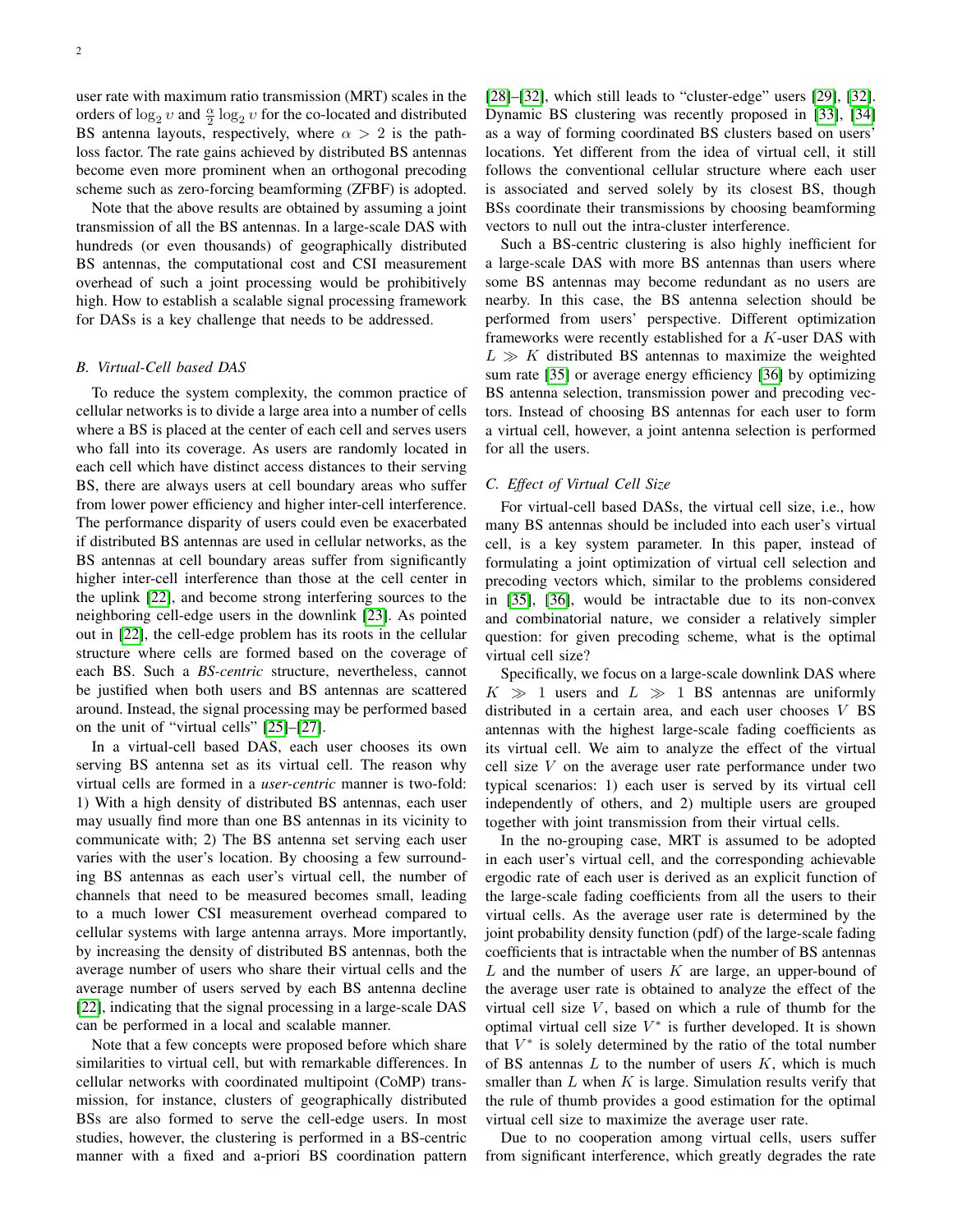

Fig. 1. Illustration of a downlink virtual-cell based DAS.  $\times$  represents a user and Y represents a distributed BS antenna. Each user selects V BS antennas with the highest large-scale fading coefficients to form its virtual cell.

performance in the first scenario. Therefore, we further consider grouping multiple users and adopt ZFBF to eliminate the intra-group interference. A novel user grouping algorithm is proposed, where users whose virtual cells overlap are grouped together. In contrast to the conventional BS-centric clustering where users located at the cluster edge still suffer from much degraded performance due to strong interference from BSs in neighboring clusters, with the proposed virtual-cell based user grouping, all the users achieve relatively uniform rate performance with the lowest rate significantly improved. It is further shown that different from the no-grouping case where a small virtual cell size is preferred, in this case, the virtual cell size V determines a tradeoff between the average user rate and complexity: with a larger  $V$ , the average user rate can be improved owing to a lower interference level, yet more users need to be jointly served, leading to higher signal processing complexity.

The remainder of this paper is organized as follows. Section II introduces the system model. The rate analysis with MRT adopted in each user's virtual cell is presented in Section III, and user grouping is further considered in Section IV. Discussions are provided in Section V, and concluding remarks are summarized in Section VI.

Throughout this paper, the superscript  $\dagger$  and  $T$  denote conjugate transpose and transpose, respectively. E[·] denotes the expectation operator.  $\lceil \cdot \rceil$  denotes the ceiling operator.  $\lVert \mathbf{x} \rVert$ denotes the Euclidean norm of vector x.  $I_K$  denotes a  $K \times K$ identity matrix.  $\mathbf{1}_{1 \times L}$  denotes a  $1 \times L$  vector with all entries one.  $0_{L\times 1}$  denotes an  $L \times 1$  vector with all entries zero.  $x \sim \mathcal{CN}(u, \sigma^2)$  denotes a complex Gaussian random variable with mean u and variance  $\sigma^2$ . |X| denotes the cardinality of set  $\mathcal{X}$ .

## II. SYSTEM MODEL

Consider a downlink virtual-cell based DAS with K users and L BS antennas uniformly distributed in a circular area with unit radius. Denote the set of users as  $K$  and the set of base-station (BS) antennas as B, with  $|K| = K$  and  $|B| = L$ . Assume that each user is equipped with a single antenna. As Fig. [1](#page-2-0) illustrates, each user selects  $V$  BS antennas with the highest large-scale fading coefficients to form its virtual cell. For user  $k \in \mathcal{K}$ , denote its virtual cell as  $\mathcal{V}_k$  with  $|\mathcal{V}_k| = V$ .

Let us first assume that each user is served by its virtual cell independently of others. This assumption will be relaxed in Section IV, where multiple users are grouped together and jointly served by their virtual cells. Let us focus on the downlink performance of user  $k$ . The received signal of user  $k$  can be written as

<span id="page-2-1"></span>
$$
y_k = \mathbf{g}_{k,\mathcal{V}_k} \mathbf{x}_{k,\mathcal{V}_k} + \sum_{j \in \mathcal{K}, j \neq k} \mathbf{g}_{k,\mathcal{V}_j} \mathbf{x}_{j,\mathcal{V}_j} + n_k, \qquad (1)
$$

<span id="page-2-0"></span>where  $\mathbf{x}_{k, \mathcal{V}_k} \in \mathbb{C}^{V \times 1}$  is the transmitted signal vector from the virtual cell  $V_k$  to user  $k \in \mathcal{K}$ .  $n_k \sim \mathcal{CN}(0, N_0)$  is the additive white Gaussian noise (AWGN) at user k.  $\mathbf{g}_{k, \mathcal{V}_k} \in \mathbb{C}^{1 \times V}$  denotes the channel gain vector from the virtual cell  $V_k$  to user k, which can be written as

$$
\mathbf{g}_{k,\mathcal{V}_k} = \gamma_{k,\mathcal{V}_k} \circ \mathbf{h}_{k,\mathcal{V}_k},\tag{2}
$$

where  $\circ$  represents the Hadamard product.  $\mathbf{h}_{k, \mathcal{V}_k} \in \mathbb{C}^{1 \times V}$ denotes the small-scale fading vector with entries modeled as independent and identically distributed (i.i.d) complex Gaussian random variables with zero mean and unit variance.  $\gamma_{k,\mathcal{V}_k} \in \mathbb{R}^{1 \times V}$  is the large-scale fading vector from the virtual cell  $V_k$  to user k. Without loss of generality, we ignore the shadowing effect and model the large-scale fading coefficient as

<span id="page-2-4"></span>
$$
\gamma_{k,l} = \|\mathbf{r}_l^B - \mathbf{r}_k^U\|^{-\frac{\alpha}{2}},\tag{3}
$$

where  $\alpha$  is the path-loss factor.  $\mathbf{r}_l^B$  is the position of BS antenna  $l \in \mathcal{B}$  and  $\mathbf{r}_k^U$  is the position of user  $k \in \mathcal{K}$ .

Moreover, we assume that full channel state information (CSI) is perfectly known at both the transmitter side and the receiver side. With linear precoding, the transmitted signal from the virtual cell  $V_k$  to user k can be written as

<span id="page-2-2"></span>
$$
\mathbf{x}_{k,\mathcal{V}_k} = \mathbf{w}_{k,\mathcal{V}_k} \cdot s_k,\tag{4}
$$

for any  $k \in \mathcal{K}$ , where  $s_k \sim \mathcal{CN}(0,\bar{P})$  is the informationbearing signal and  $w_{k, \mathcal{V}_k}$  is the precoding vector with  $\|\mathbf{w}_{k, \mathcal{V}_k}\| = 1$ . The total transmission power for each user is assumed to be fixed at  $P$ .

 $\sum_{j \in \mathcal{K}, j \neq k} \mathbf{g}_{k, \mathcal{V}_j} \mathbf{x}_{j, \mathcal{V}_j}$ , is the interference received at user k. The second term on the right-hand side of [\(1\)](#page-2-1), i.e,  $u_k =$ With a large number of users and BS antennas,  $u_k$  can be modeled as a complex Gaussian random variable with zero mean and variance  $I_k$ , which can be easily obtained from [\(4\)](#page-2-2) as

$$
I_k = \sum_{j \in \mathcal{K}, j \neq k} \mathbb{E} \left[ \mathbf{g}_{k, \mathcal{V}_j} \mathbf{w}_{j, \mathcal{V}_j} \mathbf{w}_{j, \mathcal{V}_j}^{\dagger} \mathbf{g}_{k, \mathcal{V}_j}^{\dagger} \right] \bar{P}
$$
  
= 
$$
\sum_{j \in \mathcal{K}, j \neq k} \sum_{l \in \mathcal{V}_j} a_{j,l} \cdot \gamma_{k,l}^2 \cdot \bar{P},
$$
 (5)

where

<span id="page-2-5"></span><span id="page-2-3"></span>
$$
a_{j,l} = \mathbb{E}_{\mathbf{h}_{j,\mathcal{V}_j}}\left[|w_{j,l}|^2\right],\tag{6}
$$

with  $\sum_{l \in \mathcal{V}_j} a_{j,l} = 1$  for any  $j \in \mathcal{K}$ .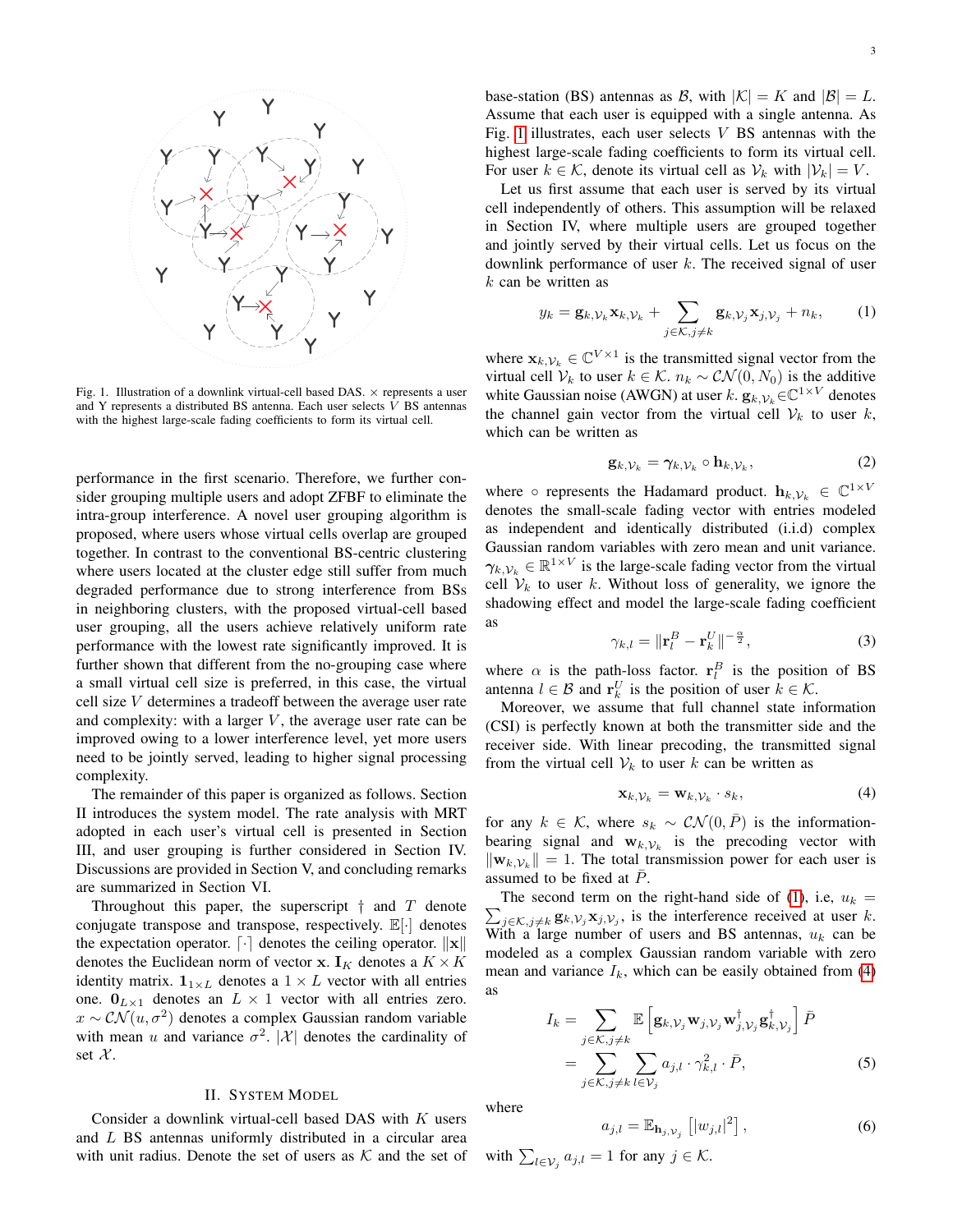In this paper, we normalize the total system bandwidth into unity and focus on the spectral efficiency. The achievable ergodic rate of user  $k \in \mathcal{K}$  can be then written as

<span id="page-3-1"></span>
$$
R_k = \mathbb{E}_{\mathbf{H}} \left[ \log_2 \left( 1 + \frac{\bar{P} \mathbf{g}_{k, \mathcal{V}_k} \mathbf{w}_{k, \mathcal{V}_k} \mathbf{w}_{k, \mathcal{V}_k}^{\dagger} \mathbf{g}_{k, \mathcal{V}_k}^{\dagger}}{N_0 + I_k} \right) \right], \quad (7)
$$

where the expectation is taken over the small-scale fading matrix  $\mathbf{H} = [\mathbf{h}_{1,\mathcal{V}_1}^T, \mathbf{h}_{2,\mathcal{V}_2}^T, \cdots, \mathbf{h}_{K,\mathcal{V}_K}^T]^T$ . Let

<span id="page-3-0"></span>
$$
\mu_k = \frac{\bar{P} \|\gamma_{k,\mathcal{V}_k}\|^2}{N_0 + I_k} \tag{8}
$$

denote the average received signal-to-interference-plus-noise ratio (SINR) of user  $k$ . By substituting [\(8\)](#page-3-0) into [\(7\)](#page-3-1), the achievable ergodic rate  $R_k$  can be further written as

<span id="page-3-2"></span>
$$
R_k = \mathbb{E}_{\mathbf{H}} \left[ \log_2 \left( 1 + \mu_k \tilde{\mathbf{g}}_{k, \mathcal{V}_k} \mathbf{w}_{k, \mathcal{V}_k} \mathbf{w}_{k, \mathcal{V}_k}^{\dagger} \tilde{\mathbf{g}}_{k, \mathcal{V}_k}^{\dagger} \right) \right], \quad (9)
$$

where

$$
\tilde{\mathbf{g}}_{k,\mathcal{V}_k} = \boldsymbol{\beta}_{k,\mathcal{V}_k} \circ \mathbf{h}_{k,\mathcal{V}_k} \tag{10}
$$

denotes the normalized channel gain vector from the virtual cell  $V_k$  to user k, and  $\beta_{k,V_k}$  is the normalized large-scale fading vector with entries

<span id="page-3-6"></span>
$$
\beta_{k,l} = \frac{\gamma_{k,l}}{\|\gamma_{k,\mathcal{V}_k}\|},\tag{11}
$$

 $l \in \mathcal{V}_k$ . Obviously, we have  $\sum_{l \in \mathcal{V}_k} \beta_{k,l}^2 = 1$  for any  $k \in \mathcal{K}$ .

It can be clearly seen from  $(9)$  that the rate performance is closely dependent on the precoding scheme adopted by each user's virtual cell. In the next section, we will take the example of MRT to demonstrate the effect of virtual cell size V on the rate performance.

#### III. RATE PERFORMANCE WITHOUT USER GROUPING

In the single-user case, it is well known that MRT is optimal for achieving the system capacity [\[37\]](#page-13-12). In this section, we assume that each user is served by its virtual cell using MRT. For any user  $k \in \mathcal{K}$ , the precoding vector is given by

<span id="page-3-3"></span>
$$
\mathbf{w}_{k,\mathcal{V}_k} = \frac{\mathbf{g}_{k,\mathcal{V}_k}^{\dagger}}{\|\mathbf{g}_{k,\mathcal{V}_k}\|}.
$$
 (12)

In the following, we will first derive the achievable ergodic rate of each user as an explicit function of the large-scale fading coefficients.

#### *A. Achievable Ergodic Rate*  $R_k$  *with MRT*

By substituting [\(12\)](#page-3-3) into [\(9\)](#page-3-2), the achievable ergodic rate of user  $k$  with MRT can be obtained as

<span id="page-3-7"></span>
$$
R_k = \mathbb{E}_{\mathbf{h}_k, \mathcal{V}_k} \left[ \log_2 \left( 1 + \mu_k \| \tilde{\mathbf{g}}_{k, \mathcal{V}_k} \|^2 \right) \right],\tag{13}
$$

where the average received SINR  $\mu_k$  can be obtained by combining  $(5)$ ,  $(8)$  and  $(12)$  as

<span id="page-3-5"></span>
$$
\mu_k = \frac{\|\gamma_{k,\mathcal{V}_k}\|^2}{\frac{N_0}{P} + \sum_{j \in \mathcal{K}, j \neq k} \sum_{l \in \mathcal{V}_j} \Upsilon\left(\gamma_{j,l}; \{\gamma_{j,i}\}_{i \neq l, i \in \mathcal{V}_j}\right) \cdot \gamma_{k,l}^2},\tag{14}
$$

with  $\Upsilon(x; b_1, b_2, \dots, b_{V-1})$  given in [\(15\)](#page-3-4) at the bottom of this page. Appendix [A](#page-10-0) presents the detailed derivation of [\(14\)](#page-3-5).

As the normalized channel gain  $\|\tilde{\mathbf{g}}_{k,\mathcal{V}_k}\|^2$  is a hypoexponential random variable with the corresponding probability density function (pdf) given by

<span id="page-3-8"></span>
$$
f_{\|\tilde{\mathbf{g}}_{k,\mathcal{V}_k}\|^2}(x) = \sum_{l \in \mathcal{V}_k} \beta_{k,l}^{-2} \exp\left\{-\beta_{k,l}^{-2} x\right\} \prod_{q \in \mathcal{V}_k, q \neq l} \frac{\beta_{k,q}^{-2}}{\beta_{k,q}^{-2} - \beta_{k,l}^{-2}},\tag{16}
$$

by combining [\(11\)](#page-3-6) and [\(13-](#page-3-7)[16\)](#page-3-8), the achievable ergodic rate of user  $k$  can be finally obtained as  $(17)$ , which is shown at the bottom of this page, where  $E_1\{x\} = \int_x^{\infty} t^{-1}e^{-t}dt$ .

It is clear from [\(17\)](#page-3-9) that the achievable ergodic rate of user  $k$  is a function of the large-scale fading coefficients of all the users, i.e,  $\{\gamma_{j,l}\}_{j \in \mathcal{K}, l \in \mathcal{B}}$ . Fig. [2](#page-4-0) presents the simulation results of the achievable ergodic rate  $R_k$  of a randomly selected user  $k$  given 3 random realizations of the large-scale fading coefficients<sup>[2](#page-3-10)</sup>  $\{\gamma_{j,l}\}_{j \in \mathcal{K}, l \in \mathcal{B}}$  with the total number of BS antennas  $L = 100$  and 1000, and the total number of users  $K = 50$ . It can be clearly observed from Fig. [2](#page-4-0) that [\(17\)](#page-3-9) is accurate and the rate performance of user  $k$  is sensitive to the large-scale fading coefficients  $\{\gamma_{i,l}\}_{i \in \mathcal{K}, l \in \mathcal{B}}$ . Moreover, by comparing Fig. [2a](#page-4-1) and Fig. [2b,](#page-4-2) we can see that on average, the achievable ergodic rate can be significantly improved by increasing the total number of BS antennas L. Yet the effect of the virtual cell size  $V$  on the achievable ergodic rate depends on the specific realization of the large-scale fading coefficients  $\{\gamma_{j,l}\}_{j\in\mathcal{K},l\in\mathcal{B}}$ .

<span id="page-3-10"></span><span id="page-3-4"></span><sup>2</sup>More specifically, for each realization, we generate the positions of  $K$ users and  $L$  BS antennas which are supposed to be uniformly distributed in a circular area with unit radius, and then calculate the large-scale fading coefficients based on [\(3\)](#page-2-4).

$$
\Upsilon(x;b_1,b_2,\cdots,b_{V-1}) = \begin{cases} 1 & \text{if } V = 1, \\ \sum_{m=1}^{V-1} \frac{x^{-2}b_m^{-2}(\log x^{-2} - \log b_m^{-2} - 1) + b_m^{-4}}{(x^{-2} - b_m^{-2})^2} \prod_{t=1, t \neq m}^{V-1} \frac{b_t^{-2}}{b_t^{-2} - b_m^{-2}} & \text{otherwise.} \end{cases}
$$
(15)

<span id="page-3-9"></span>
$$
R_{k} = \sum_{l \in \mathcal{V}_{k}} \exp\left\{\frac{\frac{N_{0}}{P} + \sum_{j \in \mathcal{K}, j \neq k} \sum_{m \in \mathcal{V}_{j}} \Upsilon(\gamma_{j,m}; \{\gamma_{j,i}\}_{i \neq m, i \in \mathcal{V}_{j}}) \cdot \gamma_{k,m}^{2}}{\gamma_{k,l}^{2}}\right\}.
$$
\n
$$
E_{1}\left\{\frac{\frac{N_{0}}{P} + \sum_{j \in \mathcal{K}, j \neq k} \sum_{m \in \mathcal{V}_{j}} \Upsilon(\gamma_{j,m}; \{\gamma_{j,i}\}_{i \neq m, i \in \mathcal{V}_{j}}) \cdot \gamma_{k,m}^{2}}{\gamma_{k,l}^{2}}\right\} \prod_{q \in \mathcal{V}_{k}, q \neq l} \frac{\gamma_{k,q}^{-2}}{\gamma_{k,q}^{-2} - \gamma_{k,l}^{-2}} \log_{2} e.
$$
\n(17)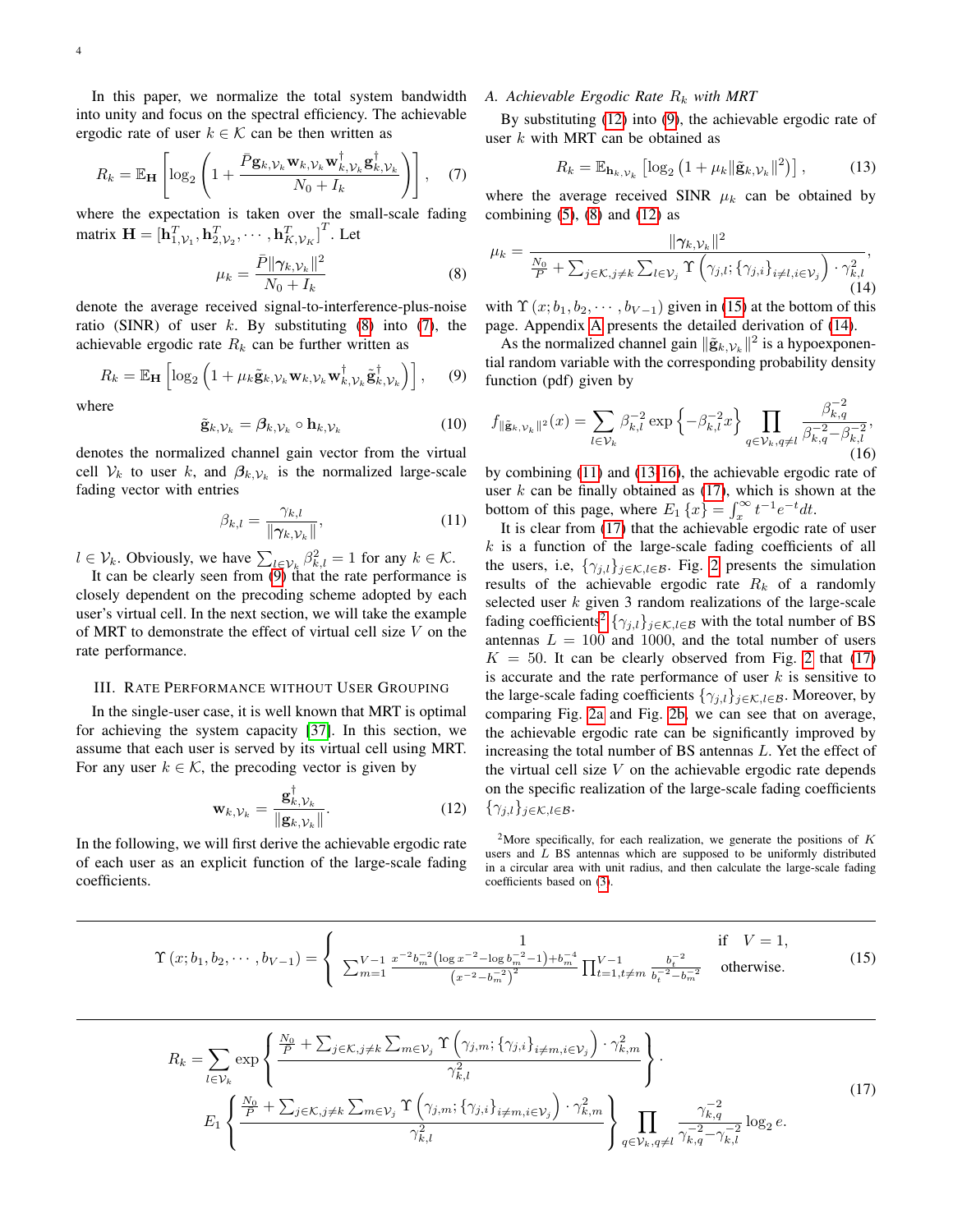<span id="page-4-1"></span>

Fig. 2. Achievable ergodic rate  $R_k$  of a randomly selected user k versus virtual cell size V under 3 realizations of the large-scale fading coefficients  ${\gamma_{j,l}}_{j \in K, l \in \mathcal{B}}$ .  $\alpha = 4$ .  $\bar{P}/N_0 = 10$ dB.  $K = 50$ . (a)  $L = 100$ . (b)  $L = 1000$ .

For networks with a large number of users, the *average* rate performance per user is an important performance metric. In our case, as the achievable ergodic rate of each user is closely dependent on the large-scale fading coefficients  $\{\gamma_{i,l}\}_{i\in\mathcal{K},l\in\mathcal{B}}$ , in the following, we would focus on the average achievable ergodic rate (which is referred to as "average user rate") defined by

<span id="page-4-3"></span>
$$
\bar{R} \triangleq \mathbb{E}_{\{\gamma_{j,l}\}_{j \in \mathcal{K}, l \in \mathcal{B}}}[R_k].
$$
 (18)

We are specifically interested in the effect of the virtual cell size V on the average user rate  $\overline{R}$ .

#### *B. Effect of Virtual Cell Size* V *on Average User Rate* R¯

The achievable ergodic rate  $R_k$  of user k is derived in [\(17\)](#page-3-9) as an explicit function of the large-scale fading coefficients of all the users  $\{\gamma_{j,l}\}_{j \in \mathcal{K}, l \in \mathcal{B}}$ . With BS antennas uniformly distributed within a circular area, the pdf of the large-scale fading coefficient from a given user to a BS antenna has been derived in [\[21\]](#page-12-10). Nevertheless, it is difficult to obtain the joint pdf of all the large-scale fading coefficients  $\{\gamma_{j,l}\}_{j\in\mathcal{K},l\in\mathcal{B}}$ especially when the number of BS antennas L and the number of users  $K$  are large. Therefore, we resort to an upper-bound to study the effect of the virtual cell size  $V$  on the average user rate  $\overline{R}$  in the following.

*1)* An Upper-bound of Average User Rate  $\bar{R}^{ub}$ : According to Jensen's inequality, the achievable ergodic rate of user  $k$ given in [\(13\)](#page-3-7) is upper-bounded by

$$
R_k \le \log_2 \left( 1 + \mu_k \right). \tag{19}
$$

Then the average user rate  $\overline{R}$  defined in [\(18\)](#page-4-3) is upper-bounded by

$$
\bar{R} \leq \mathbb{E}_{\{\gamma_{j,l}\}_{j \in \mathcal{K}, l \in \mathcal{B}}}\left[\log_2\left(1 + \mu_k\right)\right].\tag{20}
$$

It is clear from [\(14\)](#page-3-5) that the average received SINR  $\mu_k$  is determined by two parts: (a) the normalized average received signal power

 $\frac{1}{2}$ 

$$
\tilde{S}_k = \|\gamma_{k,\mathcal{V}_k}\|^2,\tag{21}
$$

<span id="page-4-2"></span>and (b) the normalized interference power

<span id="page-4-0"></span>
$$
\tilde{I}_k = \sum_{j \in \mathcal{K}, j \neq k} \sum_{l \in \mathcal{V}_j} \Upsilon \left( \gamma_{j,l}; \{ \gamma_{j,i} \}_{i \neq l, i \in \mathcal{V}_j} \right) \cdot \gamma_{k,l}^2, \tag{22}
$$

which is lower-bounded by

<span id="page-4-5"></span>
$$
\tilde{I}_k \ge \tilde{I}_k^{lb} = \sum_{l \in \mathcal{V}_{j^*}} \Upsilon \left( \gamma_{j^*,l}; \{ \gamma_{j^*,i} \}_{i \ne l, i \in \mathcal{V}_{j^*}} \right) \cdot \gamma_{k,l}^2, \tag{23}
$$

where  $j^*$  denotes the closest interfering user of user  $k$ . An upper-bound of the average user rate can be then obtained by combining  $(14)$  and  $(20-23)$  $(20-23)$  as

<span id="page-4-7"></span>
$$
\bar{R} \le \bar{R}^{ub} = \mathbb{E}_{\{\gamma_{j,l}\}_{j \in \mathcal{K}, l \in \mathcal{B}}} \left[ \log_2 \left( 1 + \frac{\tilde{S}_k}{\tilde{I}_k^{lb}} \right) \right].
$$
 (24)

Appendix [B](#page-10-1) further shows that the upper-bound  $\bar{R}^{ub}$  can be obtained as [\(25\)](#page-5-0), which is shown at the bottom of the next page, where  $\Upsilon(x; b_1, b_2, \dots, b_{V-1})$  is given in [\(15\)](#page-3-4).

Fig. [3](#page-5-1) presents the upper-bound of the average user rate  $\bar{R}^{ub}$  given in [\(25\)](#page-5-0) under various values<sup>[3](#page-4-6)</sup> of the virtual cell size V with the number of users  $K = 50$  and the number of BS antennas  $L = 100$  and 2500. For the sake of illustration, the average entropy of the normalized received signal power  $\mathbb{E}_{\{\gamma_{j,l}\}_{j\in\mathcal{K},l\in\mathcal{B}}}\log_2\tilde{S}_k$  and the average entropy of the lower-bound of the normalized interference power  $\mathbb{E}_{\{\gamma_{j,l}\}_{j\in\mathcal{K},l\in\mathcal{B}}}\log_2 \tilde{I}_k^{lb}$ , which are given in [\(48\)](#page-12-11) and [\(49\)](#page-12-12) in Appendix [B,](#page-10-1) respectively, are also plotted in Fig. [3.](#page-5-1) It can be clearly seen from Fig. [3a](#page-5-2) that both  $\mathbb{E}_{\{\gamma_{j,l}\}_{j\in\mathcal{K},l\in\mathcal{B}}}\log_2 \tilde{S}_k$ and  $\mathbb{E}_{\{\gamma_{j,l}\}_{j\in\mathcal{K},l\in\mathcal{B}}}\log_2 \tilde{I}_k^{lb}$  increase with the virtual cell size V and converge when  $V$  is large. Intuitively, with a large virtual cell size  $V$ , more BS antennas are included for each user's signal transmission, and thus both the received signal power and the interference power are increased on average. When V

<span id="page-4-6"></span><span id="page-4-4"></span><sup>3</sup>Note that  $\bar{R}^{ub}$  is derived in [\(25\)](#page-5-0) as a 3V-fold integral. Although the numerical calculation of multi-dimensional integration can be effectively performed by using numerical softwares such as Matlab, the computational complexity sharply increases with  $V$ . Therefore, we only present the results of  $\overline{R}^{ub}$  for  $V \leq 10$ .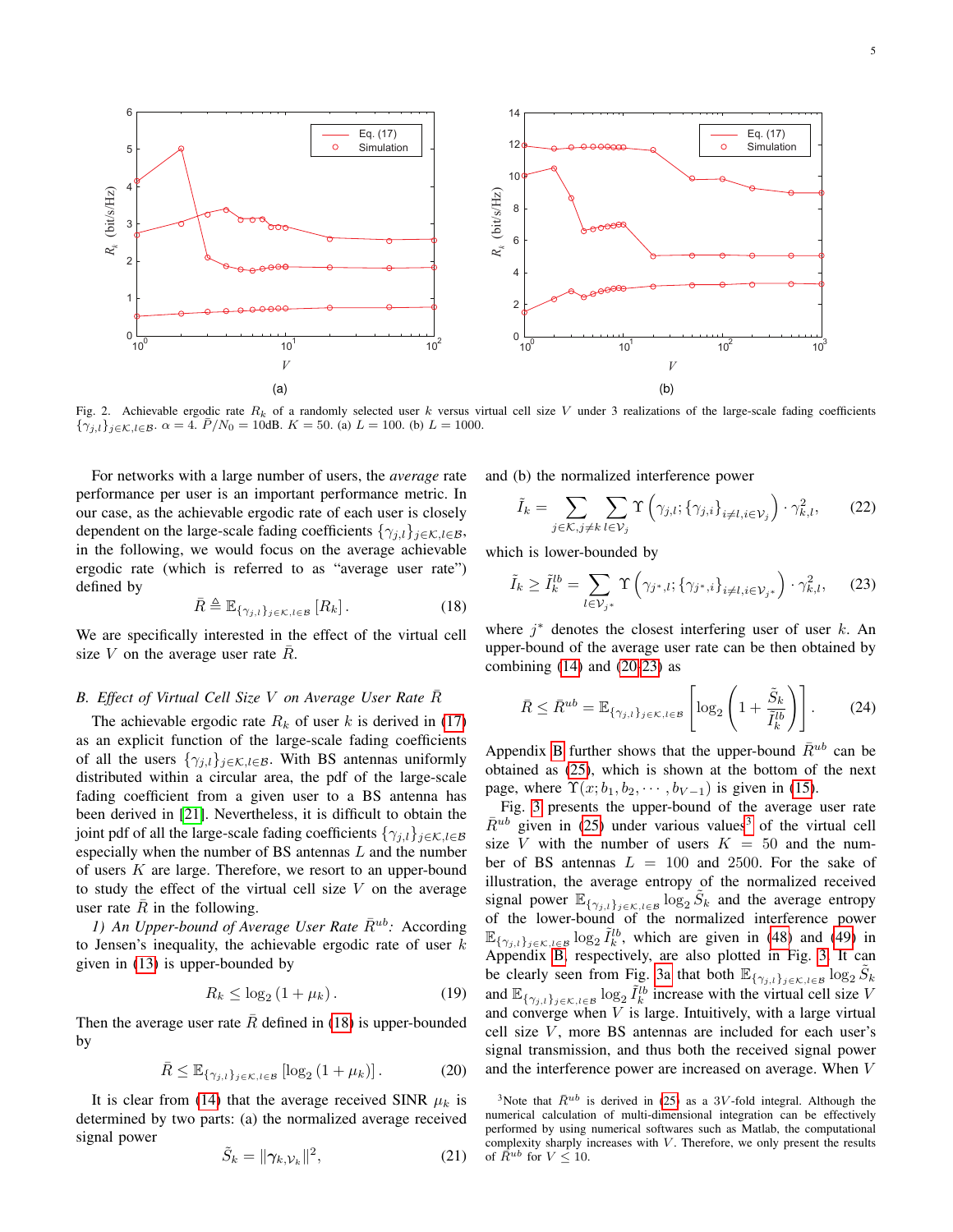<span id="page-5-2"></span>

Fig. 3. Upper-bound of the average user rate  $\bar{R}^{ub}$  versus virtual cell size V.  $\alpha = 4$ .  $\bar{P}/N_0 = 10$ dB.  $K = 50$ . (a)  $L = 100$ . (b)  $L = 2500$ .

is large enough, however, the newly added BS antennas in each user's virtual cell are far away from the user with negligible contributions under MRT. As a result, the effect of  $V$  on the rate performance becomes marginal. As we can see from Fig. [3a,](#page-5-2) the upper-bound of the average user rate significantly varies with the virtual cell size  $V$  only when  $V$  is small.

It can be also observed from Fig. [3](#page-5-1) that there exists an optimal virtual cell size  $V^*$  to maximize the upper-bound of the average user rate, and  $V^*$  depends on the total number of BS antennas L. Specifically, with  $L = 100$  in Fig. [3a,](#page-5-2)  $\bar{R}^{ub}$  is maximized when  $V = 1$ . When L increases to 2500, it can be seen from Fig. [3b](#page-5-3) that the optimal virtual cell size  $V^*$  becomes larger than 1. As the optimization of  $\bar{R}^{ub}$ , which is obtained in [\(25\)](#page-5-0) as a multi-fold integral, is intractable, we will develop a rule of thumb for choosing the optimal virtual cell size  $V^*$ in the next subsection.

*2) A Rule of Thumb for Optimal Virtual Cell Size* V ∗ *:* To visualize the effect of the virtual cell size  $V$  on the rate performance, let us first define the radius of a user's virtual cell as the distance from this user to its V<sup>th</sup> closest BS antenna. Fig. [4](#page-6-0) illustrates the radiuses of the virtual cells of user  $k$  and

<span id="page-5-3"></span><span id="page-5-1"></span>its closest interfering user  $j^*$ .<sup>[4](#page-5-4)</sup> Intuitively, as the virtual cell size V increases, the radius of user k's virtual cell  $r_k$  becomes larger, indicating that more BS antennas are included into user  $k$ 's virtual cell and thus the average received signal power of user  $k$  increases. On the other hand, with a larger  $V$ , the radius of user  $j^*$ 's virtual cell  $r_{j^*}$  would also increase, with which more BS antennas transmit to user  $k$ 's closest interfering user  $j^*$ , leading to higher interference for user  $k$ , as Fig. [3](#page-5-1) shows. If  $V$  is too large, the virtual cells of user  $k$  and user  $j^*$  would overlap with each other, in which case user  $k$  would suffer from strong interference from user  $j^*$  due to the shared BS antennas. Therefore, to reach a fine balance between the average received signal power and interference, we propose to choose the largest virtual cell size without causing an overlap of user  $k$  and user  $j^*$ 's virtual cells. That is,

<span id="page-5-5"></span>
$$
\max \qquad V \tag{26}
$$

<span id="page-5-0"></span>s.t. 
$$
r_k + r_{j^*} \leq d_{k,j^*},
$$
 (27)

<span id="page-5-4"></span><sup>4</sup>Similar to the derivation of the upper-bound  $\bar{R}^{ub}$ , here we only consider user  $k$ 's closest interfering user  $j^*$  whose signal contributes the most to the interference of user k.

$$
\bar{R}^{ub} = \frac{2^{V+1}}{\pi^V} (K-1) \left( \frac{L!}{(L-V)!} \right)^2 \int_0^1 z \left(1-z^2\right)^{K-2} \underbrace{\int_0^1 \int_0^{y_V} \int_0^{y_{V-1}} \cdots \int_0^{y_2}}_{V-fold} \left(1-y_V^2\right)^{L-V} \cdot \prod_{i=1}^V y_i \underbrace{\int_0^1 \int_0^{x_V} \int_0^{x_{V-1}} \cdots \int_0^{x_2}}_{V-fold} \left(1-x_V^2\right)^{L-V} \prod_{i=1}^V x_i \underbrace{\int_0^{2\pi} \int_0^{2\pi} \cdots \int_0^{2\pi}}_{V-fold} \cdot \frac{\sum_{i=1}^V x_i^{-\alpha}}{V-fold} \cdot \frac{\sum_{i=1}^V x_i^{-\alpha}}{V-fold} \cdot \frac{\sum_{i=1}^V x_i^{-\alpha}}{W} \cdot \left(1+\frac{\sum_{i=1}^V x_i^{-\alpha}}{\sum_{i=1}^V x_i^{-\alpha} (y_i^{-\frac{\alpha}{2}}; y_1^{-\frac{\alpha}{2}}; \cdots, y_{i-1}^{-\frac{\alpha}{2}}; y_{i+1}^{-\frac{\alpha}{2}}; \cdots, y_V^{-\frac{\alpha}{2}})} \cdot \left(y_i^2 + z^2 + 2y_i z \cos \omega_i\right)^{-\frac{\alpha}{2}} \cdot \frac{\left(25\right)^{V}}{\left(25\right)^{V}} \cdot \frac{\left(25\right)^{V}}{\left(25\right)^{V}}.
$$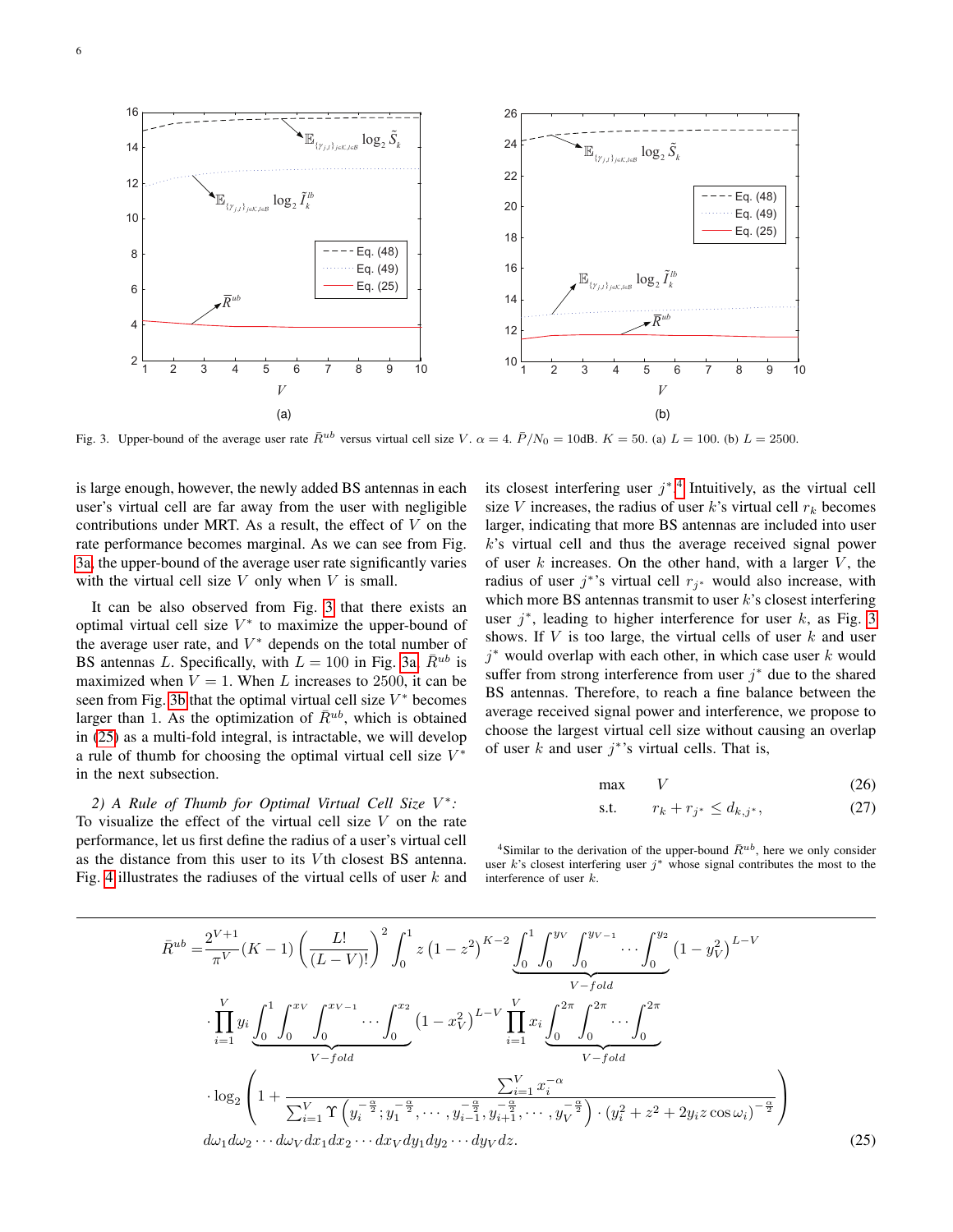

Fig. 4. Illustration of the radiuses of the virtual cells of user  $k$  and its closest interfering user  $j^*$ .  $\times$  represents a user and Y represents a distributed BS antenna.

where  $d_{k,j^*}$  is the distance between user k and user  $j^*$ . As we focus on the average user rate, we further relax the constraint to

$$
\mathbb{E}_{\{\gamma_{j,l}\}_{j\in\mathcal{K},l\in\mathcal{B}}}\left[r_k+r_{j^*}\right] \leq \bar{d}_{k,j^*},\tag{28}
$$

where  $\bar{d}_{k,j^*} = \mathbb{E}_{\{\gamma_{j,l}\}_{j \in \mathcal{K}, l \in \mathcal{B}}}\left[d_{k,j^*}\right]$ .

Appendix [C](#page-11-0) shows that the solution of the optimization problem defined in [\(26\)](#page-5-5) and [\(28\)](#page-6-1) is given by

$$
V^* = \frac{L}{4} \left( \frac{K-1}{(K-2)^{\frac{3}{2}}} \left( -(K-2)^{\frac{1}{2}} e^{-(K-2)} + \frac{1}{2} \Gamma\left(\frac{1}{2}, 0\right) - \frac{1}{2} \Gamma\left(\frac{1}{2}, K-2\right) \right) \right)^2 \text{ for large } K 0.2 \frac{L}{K},\tag{29}
$$

where  $\Gamma(s, x) = \int_x^{\infty} t^{s-1} e^{-t} dt$ . [\(29\)](#page-6-2) indicates that the optimal virtual cell size  $V^*$  is solely determined by the ratio of the number of BS antennas  $L$  to the number of users  $K$ . Intuitively, with an increasing number of BS antennas L, more BS antennas should be included in user  $k$ 's virtual cell to improve the average received signal power. In contrast, if the number of users  $K$  increases, the virtual cell size  $V$  should be reduced to avoid the overlap of different virtual cells. Note that the size of each virtual cell should be an integer and no smaller than 1. Therefore, [\(29\)](#page-6-2) should be further refined as

$$
V^* = \left[0.2 \frac{L}{K}\right].\tag{30}
$$

*3) Simulation Results:* Fig. [5](#page-6-3) presents the simulation results of the average user rate  $\overline{R}$  when the ratio of the number of BS antennas  $L$  to the number of users  $K$  is fixed at 2, 20 and 50. For demonstration, the upper-bound of the average user rate  $\bar{R}^{ub}$  given in [\(25\)](#page-5-0) is also plotted. It can be clearly seen that  $\overline{R}$  varies with the virtual cell size V in the same manner as its upper-bound  $\bar{R}^{ub}$ . That is, it monotonically decreases as V increases when the ratio  $L/K = 2$ . If  $L/K = 20$  or 50, in contrast, it first increases with  $V$  and then decreases. Fig. [5](#page-6-3) also shows that to optimize the average user rate, the virtual cell size V should be properly chosen. A rule of thumb for the optimal virtual cell size  $V^*$  has been developed in [\(30\)](#page-6-4). According to [\(30\)](#page-6-4), the optimal virtual cell size  $V^*$  needs to Be solutions of the initial cell of the view of the minimal cell of the ratio of the number of BS and the ratio of the number of BS and the number of BS and the ratio of the number of BS and the number of BS and the numbe



<span id="page-6-3"></span><span id="page-6-0"></span>Fig. 5. Average user rate  $\bar{R}$  versus virtual cell size V. For demonstration, the upper-bound of the average user rate  $\bar{R}^{ub}$  given in [\(25\)](#page-5-0) is also plotted.  $\alpha = 4. \ \bar{P}/N_0 = 10$ dB.  $K = 50. \ L/K = 2, 20, 50.$ 

<span id="page-6-1"></span>

<span id="page-6-5"></span><span id="page-6-2"></span>Fig. 6. Maximum average user rate and average user rate with  $V^*$  given in  $(30)$  versus the ratio of the number of BS antennas L to the number of users K.  $\alpha = 4$ .  $\bar{P}/N_0 = 10$ dB.  $K = 50$ .

the number of users  $K$  increases. Fig. [5](#page-6-3) corroborates that as  $L/K$  increases from 2 to 50, the optimal virtual cell size to maximize the average user rate should be increased from 1 to 10.

<span id="page-6-4"></span>To further demonstrate the effectiveness of the rule of thumb for the optimal virtual cell size  $V^*$ , Fig. [6](#page-6-5) presents the average user rate with  $V^*$  given in [\(30\)](#page-6-4) and the maximum average user rate which is obtained by performing an exhaustive search over a range of  $V$  from 1 to  $L$ . As Fig. [6](#page-6-5) shows, the average user rate with  $V^*$  given in [\(30\)](#page-6-4) is very close to the maximum average user rate, which corroborates that the rule of thumb derived in [\(30\)](#page-6-4) can provide a good estimation of the optimal virtual cell size.

Note that [\(30\)](#page-6-4) shows that with a large number of users, the optimal virtual cell size is much smaller than the total number of BS antennas L, which indicates that compared to a joint transmission from all the BS antennas, choosing a small number of adjacent BS antennas not only greatly lowers the complexity, but also leads to superior rate performance.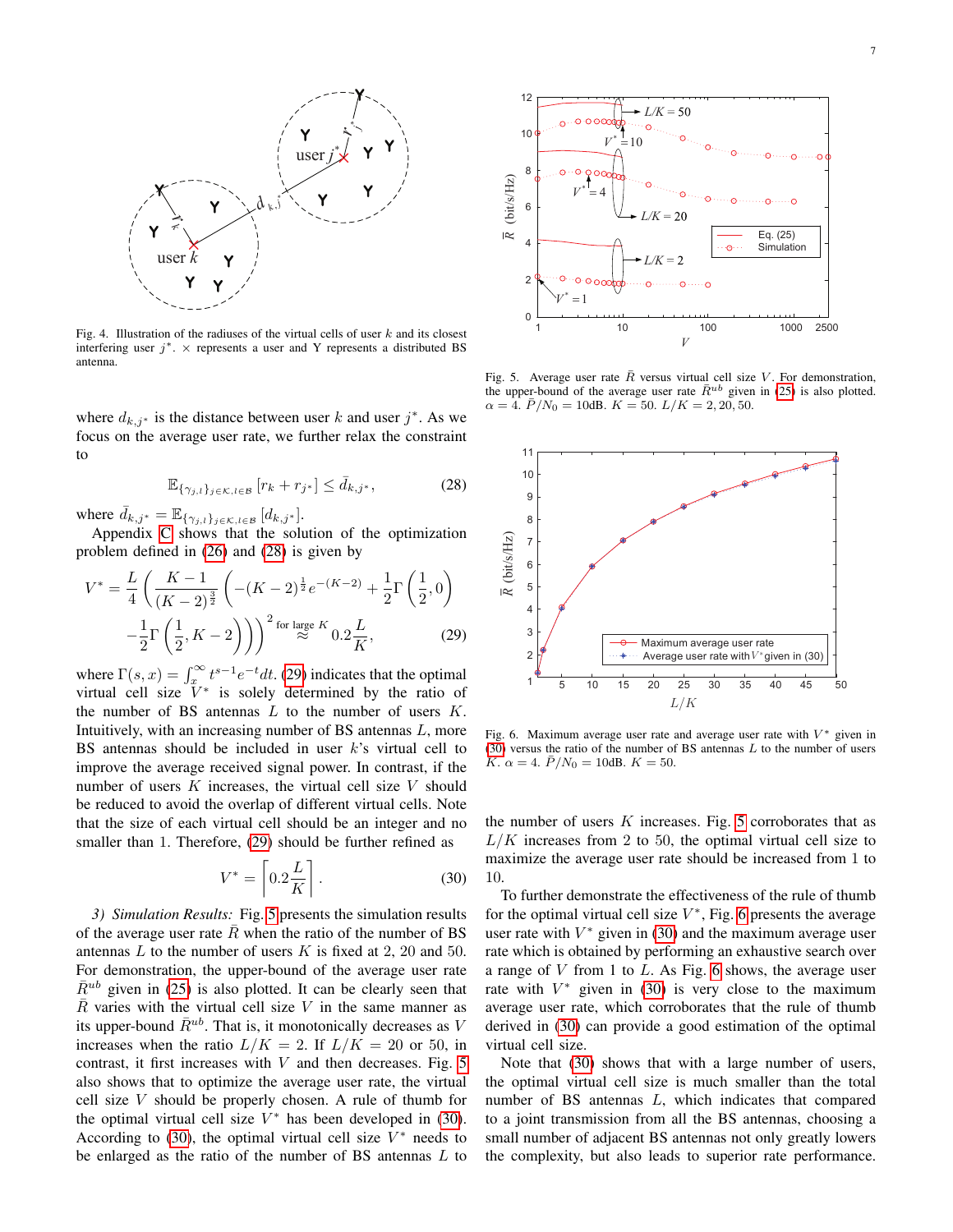

Fig. 7. Illustration of BS clustering. The BSs are divided into 4 clusters with 10 BSs in each cluster.  $\times$  represents a user and  $\circ$  represents a BS. The cell edge is plotted in dotted lines and the cluster edge is plotted in solid lines.  $L = 40$ .  $K = 20$ .

Moreover, we can see from [\(30\)](#page-6-4) that selecting the closest BS antenna, i.e.,  $V = 1$ , is optimal only when the ratio  $L/K$  is small. For the future 5G mobile communication system which is expected to deploy a high density of BS antennas, multiple BS antennas would need to be selected to form each user's virtual cell.

## IV. RATE PERFORMANCE WITH USER GROUPING

In Section III, we have analyzed the average user rate when no cooperation is adopted among different users' virtual cells. In that case, each user suffers from considerable interference, which greatly degrades the rate performance. In this section, we further consider grouping multiple users together with coordinated transmission from their virtual cells.

## *A. Virtual-Cell based User Grouping*

As we mentioned in Section I, for cellular systems with CoMP transmission, multiple BSs are normally clustered so as to improve the rate performance of cell-edge users. As we can see from Fig. [7,](#page-7-0) in this case, users located at the *cluster edge* still suffer from much degraded performance due to strong interference from BSs in neighboring clusters. The edge effect indeed originates from the BS-centric structure. As different users could be geographically close to different sets of BSs, clustering BSs would always lead to a few "unlucky" ones whose closest BSs do not belong to the same cluster and thus cannot coordinate their transmissions. To ensure that every user is served by its best BS set, the grouping should be usercentric, and the information of users' virtual cells should be fully utilized for user grouping.

More specifically, in a virtual-cell based DAS, since each user forms its virtual cell by selecting  $V$  closest BS antennas, users who are close around tend to choose the same, or partially the same, BS antenna set as their virtual cells, and cause strong interference to each other if no coordination is performed among their virtual cells. Therefore, we propose the

## Algorithm 1 Virtual-Cell based User Grouping

<span id="page-7-1"></span>

|     | 1: Initialization: Each user $k \in \mathcal{K}$ selects its V closest BS                                  |
|-----|------------------------------------------------------------------------------------------------------------|
|     | antennas to form its virtual cell $V_k$ . $m = 0$ .                                                        |
|     | 2: while $K \neq \emptyset$ do                                                                             |
| 3:  | $\forall$ any user $k \in \mathcal{K}$ , set the user group $\mathcal{K}_m = \{k\}$ and                    |
|     | the BS antenna set $\mathcal{B}_m = \mathcal{V}_k$ . Delete user k from K.                                 |
| 4:  | while $\mathcal{B}_m \cap (\cup_{j \in \mathcal{K}} \mathcal{V}_j) \neq \emptyset$ do                      |
|     | for $j \in \mathcal{K}$ do<br>5:                                                                           |
| 6:  | if $V_i \cap B_m \neq \emptyset$ then                                                                      |
| 7:  | $\mathcal{K}_m = \mathcal{K}_m \cup \{j\}$ and $\mathcal{B}_m = \mathcal{B}_m \cup \mathcal{V}_j$ . Delete |
|     | user $j$ from $K$ .                                                                                        |
| 8:  | end if                                                                                                     |
| 9:  | end for                                                                                                    |
| 10: | end while                                                                                                  |
| 11: | $m = m + 1.$                                                                                               |
|     | 12: <b>end while</b>                                                                                       |

<span id="page-7-0"></span>following virtual-cell based user grouping algorithm: For any users  $k, j \in \mathcal{K}$ , if their virtual cells overlap with each other, i.e.,  $V_k \cap V_j \neq \emptyset$ , then group them together and merge their virtual cells. Repeat this step until the whole user set is divided into disjoint subsets. The detailed description is presented in Algorithm [1.](#page-7-1)

Fig. [8](#page-8-0) presents the grouping results by applying the proposed virtual-cell based user grouping algorithm to the topology given in Fig. [7.](#page-7-0) It can be clearly seen that in contrast to Fig. [7](#page-7-0) where the cluster-edge users suffer from strong interference from adjacent BSs, every user is always served by at least V closest BS antennas. By doing so, all the users achieve relatively uniform rate performance with the lowest rate significantly improved compared to the BS clustering case, as we will demonstrate in the following subsection.

# *B. Achievable Ergodic Rate*  $R_k$  *with ZFBF*

Let us first extend the system model proposed in Section II to incorporate user grouping. Denote  $\mathcal{K}_m$  as the user group that user k belongs to, and  $\mathcal{B}_m$  as the corresponding BS antenna set serving the users in  $\mathcal{K}_m$ , i.e.,  $\mathcal{B}_m = \bigcup_{j \in \mathcal{K}_m} \mathcal{V}_j$ . The received signal of user  $k$  can be then written as

<span id="page-7-2"></span>
$$
y_k = \mathbf{g}_{k,\mathcal{B}_m} \mathbf{x}_{k,\mathcal{B}_m} + \sum_{j \in \mathcal{K}_m, j \neq k} \mathbf{g}_{k,\mathcal{B}_m} \mathbf{x}_{j,\mathcal{B}_m}
$$

$$
+ \sum_{j \in \mathcal{K}_t, t \neq m} \mathbf{g}_{k,\mathcal{B}_t} \mathbf{x}_{j,\mathcal{B}_t} + n_k. \tag{31}
$$

In contrast to  $(1)$ , the second item of  $(31)$  denotes the intragroup interference, which can be effectively suppressed by coordinating transmissions of the virtual cells of users in the same group. In this section, we assume that ZFBF [\[38\]](#page-13-13) is adopted in each user group to eliminate the intra-group interference. For each user group  $\mathcal{K}_m$ , let  $\mathbf{G}_{\mathcal{K}_m} \in \mathbb{C}^{|\mathcal{K}_m| \times |\mathcal{B}_m|}$ denote the channel gain matrix from user group  $\mathcal{K}_m$  to its serving BS antenna set  $\mathcal{B}_m$ .  $\mathbf{F}_{\mathcal{K}_m}$  denotes the pseudo-inverse of  $\mathbf{G}_{\mathcal{K}_m}$ , i.e,  $\mathbf{F}_{\mathcal{K}_m} = \mathbf{G}_{\mathcal{K}_m}^{\dagger} (\widetilde{\mathbf{G}}_{\mathcal{K}_m} \mathbf{G}_{\mathcal{K}_m}^{\dagger})^{-1}$ . The precoding vector  $w_{k,\mathcal{B}_m}$  for any user  $k \in \mathcal{K}_m$  can be then written as

<span id="page-7-3"></span>
$$
\mathbf{w}_{k,\mathcal{B}_m} = \begin{cases} \frac{\mathbf{f}_{k,\mathcal{K}_m}}{\|\mathbf{f}_{k,\mathcal{K}_m}\|} & \text{if } |\mathcal{B}_m| \geq |\mathcal{K}_m|, \\ \mathbf{0}_{|\mathcal{B}_m| \times 1} & \text{otherwise,} \end{cases}
$$
(32)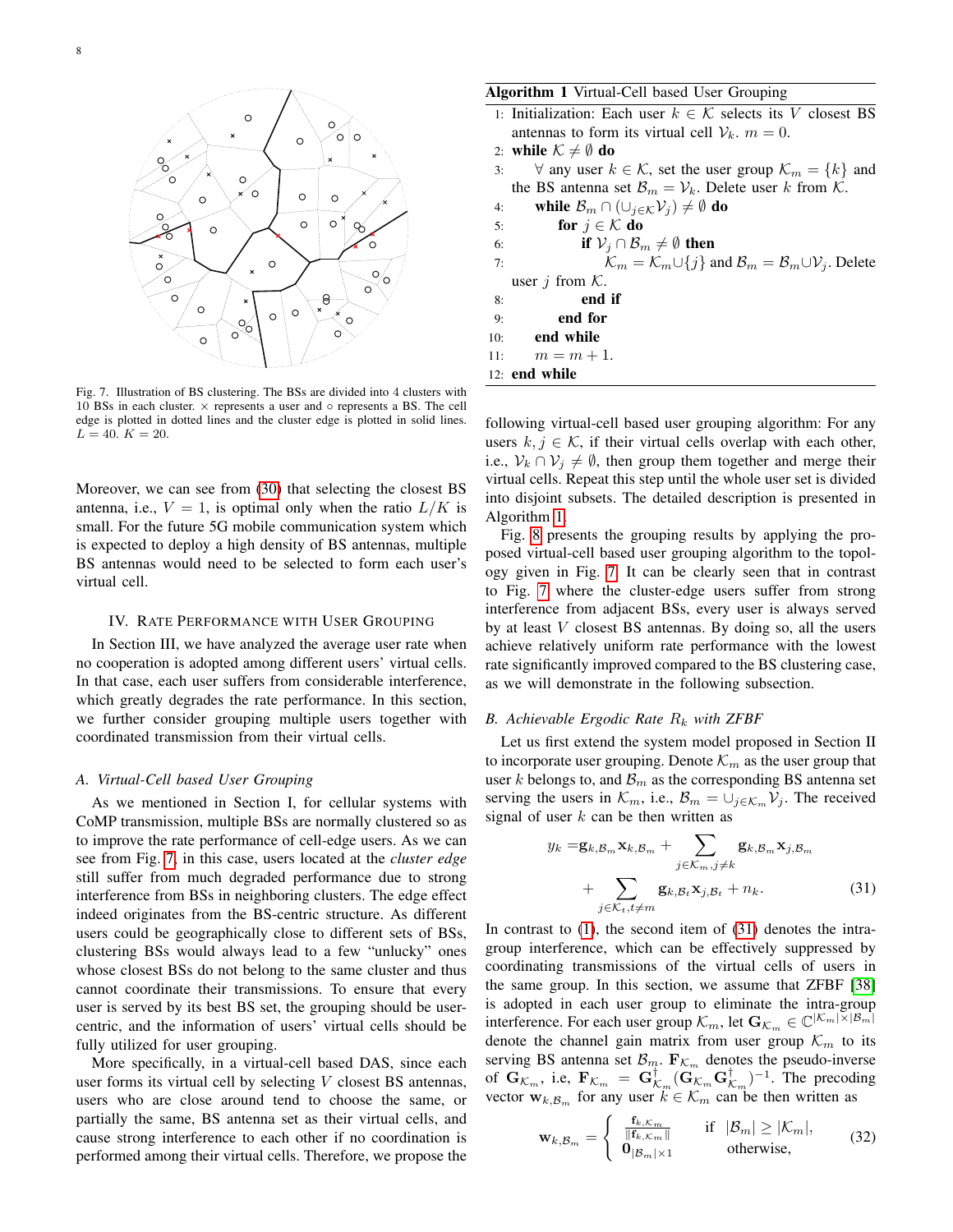

Fig. 8. Illustration of user grouping results with different values of virtual cell size under the same topology as Fig. [7.](#page-7-0) × represents a user and ◦ represents a distributed BS antenna. Different user groups are separated by solid lines.  $L = 40$ .  $K = 20$ . (a)  $V = 2$ . (b)  $V = 3$ .

where  $f_{k,\mathcal{K}_m}$  is the column vector of  $\mathbf{F}_{\mathcal{K}_m}$  corresponding to user k. Note that in [\(32\)](#page-7-3),  $\mathbf{w}_{k,\mathcal{B}_m} \neq \mathbf{0}$  only if  $|\mathcal{B}_m| \geq |\mathcal{K}_m|$ because ZFBF requires that the number of transmit antennas is no smaller than the number of receive antennas. The achievable ergodic rate of user  $k \in \mathcal{K}_m$  is then given by

$$
R_k = \mathbb{E}_{\mathbf{H}_{\mathcal{K}_m}} \left[ \log_2 \left( 1 + \frac{\bar{P} \mathbf{g}_{k,\mathcal{B}_m} \mathbf{w}_{k,\mathcal{B}_m} \mathbf{w}_{k,\mathcal{B}_m}^{\dagger} \mathbf{g}_{k,\mathcal{B}_m}^{\dagger}}{N_0 + I_k} \right) \right],
$$
\n(33)

where  $\mathbf{H}_{\mathcal{K}_m} \in \mathbb{C}^{|\mathcal{K}_m| \times |\mathcal{B}_m|}$  denotes the small-scale fading matrix from user group  $\mathcal{K}_m$  to its serving BS antenna set  $\mathcal{B}_m$ , and the interference power  $I_k$  is given by  $I_k =$  $\sum_{j \in \mathcal{K}_t, t \neq m} \mathbb{E} \left[ \mathbf{g}_{k,\mathcal{B}_t} \mathbf{w}_{j,\mathcal{B}_t} \mathbf{w}_{j,\mathcal{B}_t}^{\dagger} \mathbf{g}_{k,\mathcal{B}_t}^{\dagger} \right] \bar{P}.$ 

Fig. [9](#page-8-1) illustrates the achievable ergodic rate of each user under the topology given in Fig. [8.](#page-8-0) For the sake of comparison, the achievable ergodic rate of each user with the BS clustering shown in Fig. [7](#page-7-0) is also presented.<sup>[5](#page-8-2)</sup> It can be clearly seen that the cluster-edge users in the BS clustering case achieve significantly lower rates than others. In contrast, with the virtual-cell based user grouping, the rate difference is greatly reduced, indicating that the rate performance of each user becomes much less sensitive to its position. It can be also observed from Fig. [9](#page-8-1) that by increasing the virtual cell size  $V$ , not only is the lowest rate improved, but also the user rate on average. In the next subsection, we will further study the effect of virtual cell size  $V$  on the average user rate.  $j \in K_1, t \neq m$  E  $[g_k, g, w_j, g, w_j^{\dagger}, g, g_{k_i, B_i}^{\dagger}]$  *P.*<br>
Fig. 9 illustrates the achievable ergodic rate of each user<br>
ther the topology given in Fig. 8. For the sake of comparison,<br>
achievable ergodic rate of each user w

# *C. Effect of Virtual Cell Size* V *on Average User Rate* R¯

Similar to Section III, as the achievable ergodic rate of each user is closely dependent on their large-scale fading coefficients, we focus on the average user rate which is defined in [\(18\)](#page-4-3). Fig. [10](#page-9-0) shows the average user rate with the proposed virtual-cell based user grouping. For the sake of comparison, the rate performance without user grouping is also presented.

<span id="page-8-0"></span>

<span id="page-8-1"></span>Fig. 9. Achievable ergodic rate of each user  $R_k$  with virtual-cell based user grouping. The x-axis denotes the index of a user.  $\alpha = 4$ .  $\bar{P}/N_0 = 10$ dB.  $K = 20$ ,  $L = 40$ .

It can be clearly seen from Fig. [10](#page-9-0) that in contrast to the nogrouping case where the highest average user rate is achieved when the virtual cell size  $V$  is small, here the average user rate can be significantly improved with an increase in V.

Intuitively, by including more BS antennas into each user's virtual cell, more users would have overlapped virtual cells and be grouped together according to the virtual-cell based user grouping algorithm. With more users jointly served by using ZFBF to eliminate the intra-group interference, each of them achieves a higher rate thanks to a lower interference level. When the virtual cell size  $V$  is large enough, nevertheless, all the users are grouped together, and the rate thus becomes saturated, as shown in Fig. [10.](#page-9-0) We can then conclude that here the virtual cell size  $V$  determines a rate-complexity tradeoff: with a larger  $V$ , the average user rate is improved at the cost of a higher signal processing complexity as more users need to be jointly served.

<span id="page-8-2"></span><sup>&</sup>lt;sup>5</sup>In this case, ZFBF is adopted in each BS cluster for joint transmission.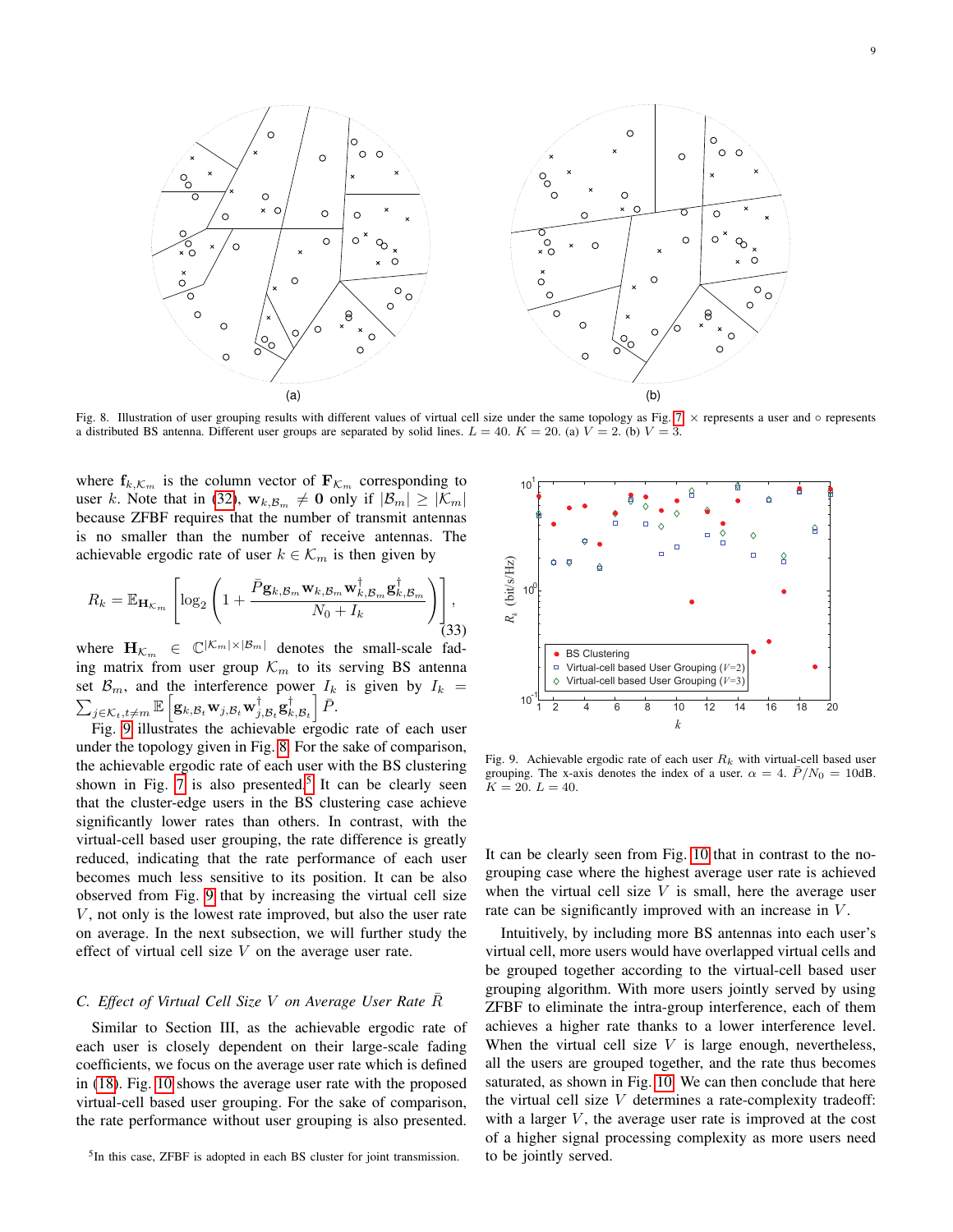

Fig. 10. Average user rate  $\bar{R}$  with virtual-cell based user grouping versus virtual cell size V.  $\alpha = 4$ .  $\bar{P}/N_0 = 10$ dB.  $K = 50$ .  $L/K = 2, 20$ .

# V. DISCUSSIONS

## *A. Heterogeneous Virtual Cell Sizes*

So far we have assumed that each user chooses an identical number of BS antennas to form its virtual cell. In this paper, we aim to analyze the effect of virtual cell size on the rate performance. Therefore, a homogeneous scenario where all the users have the same virtual cell size is considered in the preceding analysis.

In general, each user may have a different amount of BS antennas in its virtual cell. To see whether the conclusion remains the same in the heterogeneous scenario, let us assume that each user selects the BS antennas which fall into its circular vicinity with radius  $r$  to form its own virtual cell. In this case, the virtual cell size  $V_k = |\mathcal{V}_k|$  of each user k becomes random and its average value  $\overline{V} = \mathbb{E}_{k \in \mathcal{K}}[V_k]$  is determined by the vicinity radius  $r$  and the number of BS antennas  $L$ . Fig. [11](#page-9-1) presents the average user rate versus the average virtual cell size  $\bar{V}$  in both no-grouping and grouping cases. By comparing Fig. [11](#page-9-1) with Fig. [10,](#page-9-0) we can clearly see that the effect of average virtual cell size  $V$  on the average user rate in the heterogeneous scenario is identical to that in the homogeneous scenario, which indicates that the preceding analysis may shed important light on the heterogeneous scenario as well.

# *B. Effect of Shadowing*

In the large-scale fading channel model, we have ignored the shadowing effect and only considered the access distance in [\(3\)](#page-2-4). To see whether the effect of virtual cell size on the average user rate remains unchanged when the lognormal shadowing is incorporated, let us now model the large-scale fading coefficient  $\gamma_{k,l}$  from BS antenna l to user k as

$$
\gamma_{k,l} = \sqrt{\|\mathbf{r}_l^B - \mathbf{r}_k^U\|^{-\alpha} \cdot 10^{\frac{c_{k,l}}{10}}},\tag{34}
$$

where  $c_{k,l}$  is a normal random variable with zero mean and standard deviation  $\sigma_{sh}$ , i.e.,  $c_{k,l} \sim \mathcal{N}(0, \sigma_{sh}^2)$ . In the ideal case of no shadowing, i.e.,  $\sigma_{sh} = 0$ , [\(34\)](#page-9-2) reduces to [\(3\)](#page-2-4), where the large-scale fading is solely determined by the access distance.



<span id="page-9-1"></span><span id="page-9-0"></span>Fig. 11. Average user rate  $\overline{R}$  versus average virtual cell size  $\overline{V}$  in the heterogeneous scenario.  $\alpha = 4$ .  $\bar{P}/N_0 = 10$ dB.  $K = 50$ .  $L/K = 2, 20$ .

In practice, the standard deviation  $\sigma_{sh}$  may vary from 5dB to 12dB [\[39\]](#page-13-14).

Fig. [12](#page-10-2) illustrates the average user rate under different shadowing conditions, i.e., with  $\sigma_{sh} = 6$ dB, 8dB, 10dB, 12dB. For the sake of comparison, the average user rate without shadowing effect, i.e., with  $\sigma_{sh} = 0$ , is also presented. We can clearly see from Fig. [12](#page-10-2) that the virtual cell size  $V$  has the same effect on the average user rate under various values of  $\sigma_{sh}$ . Specifically, with MRT adopted in the no-grouping case, the average user rate decreases as  $V$  grows. In contrast, for the virtual-cell based user grouping case with ZFBF, the average user rate can be significantly improved with an increase in  $V$ . Fig. [12](#page-10-2) corroborates that the rate variation with the virtual cell size is mainly determined by the precoding schemes.

#### VI. CONCLUSION

In this paper, the effect of virtual cell size on the average user rate of a large-scale downlink DAS is studied under different precoding schemes. The analysis shows that if MRT is adopted in each user's virtual cell, a small virtual cell size should be chosen so as to avoid sharing BS antennas for different users which would otherwise cause strong interference. On the other hand, if users are grouped with joint ZFBF transmission from their virtual cells to eliminate the intragroup interference, the average user rate could be significantly improved by increasing the virtual cell size. A novel virtualcell based user grouping algorithm is proposed, with which the rate difference among users is greatly reduced compared to the conventional BS-centric clustering.

<span id="page-9-2"></span>Note that despite the simplicity in concept, the group size, i.e., the number of users in each group, with the proposed virtual-cell based user grouping algorithm could be highly unbalanced if users' spatial distribution is nonuniform. For practical scenarios where users tend to congregate at some hot spots, it is important to further develop user grouping algorithms under certain complexity constraints such as the maximum group size. Moreover, in the analysis, each user is assumed to select an identical number of closest BS antennas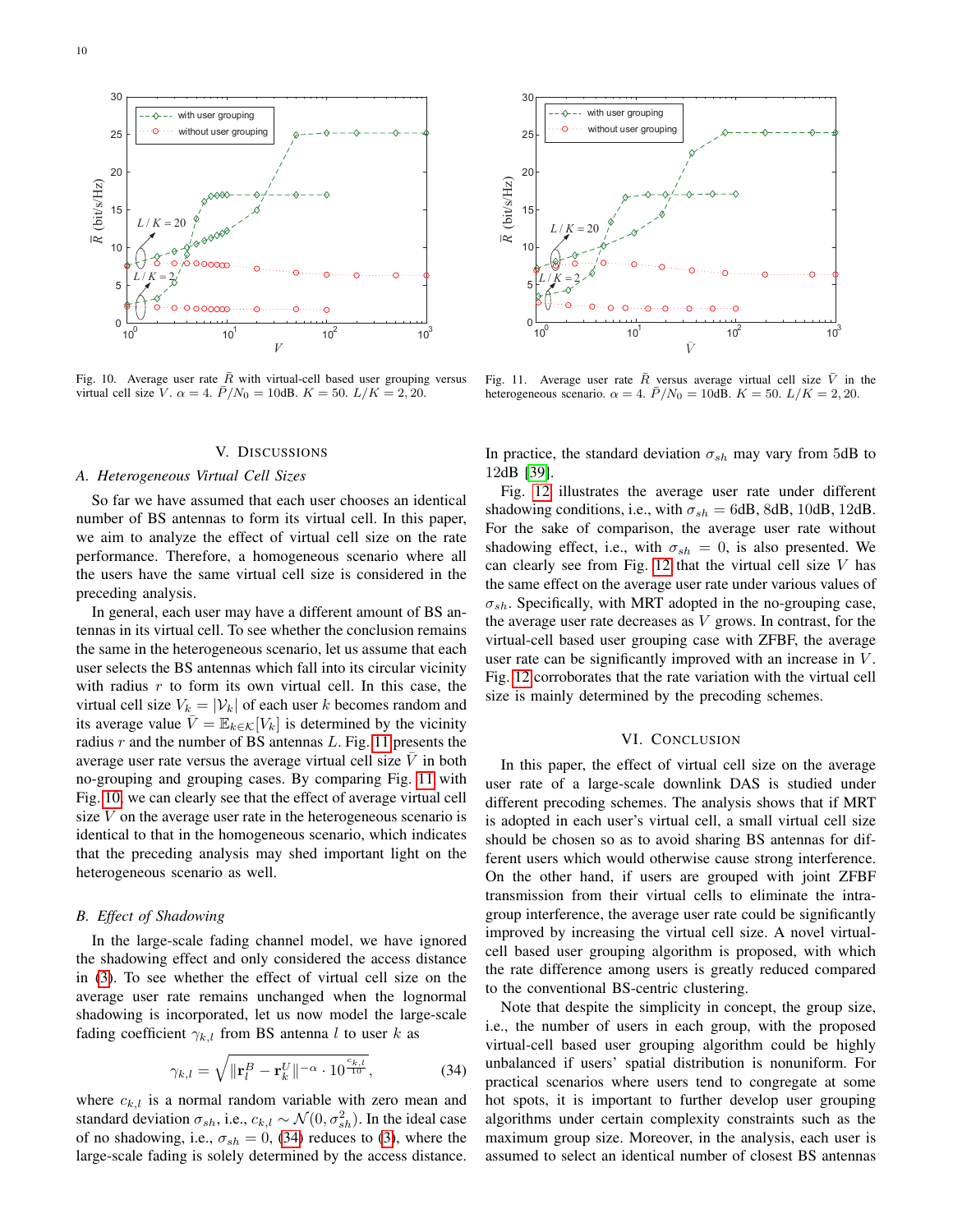

Fig. 12. Average user rate  $\overline{R}$  with shadowing effect versus virtual cell size V.  $\alpha = 4$ .  $\overline{P}/N_0 = 10$ dB.  $K = 50$ .  $L = 100$ . (a) Without user grouping. (b) With virtual-cell based user grouping.

to form its virtual cell, which, though easy to implement in practice, may not be the optimal way for rate maximization. A global optimal antenna selection for all the users, on the other hand, would lead to prohibitively high computational complexity for a large-scale DAS. How to decompose the original combinatorial problem based on the concept of virtual cell is an interesting and challenging issue, which deserves much attention in the future study.

# <span id="page-10-0"></span>APPENDIX A DERIVATION OF [\(14\)](#page-3-5)

By substituting [\(5\)](#page-2-3) into [\(8\)](#page-3-0), the average received SINR  $\mu_k$ can be written as

$$
\mu_k = \frac{\|\gamma_{k,\mathcal{V}_k}\|^2}{\frac{N_0}{P} + \sum_{j \in \mathcal{K}, j \neq k} \sum_{l \in \mathcal{V}_j} a_{j,l} \cdot \gamma_{k,l}^2}.
$$
(35)

If the virtual cell size  $V = 1$ , it is clear from [\(6\)](#page-2-5) and [\(12\)](#page-3-3) that  $a_{j,l} = 1$ . If  $V > 1$ , by following a similar derivation to Appendix A in [\[24\]](#page-13-1),  $a_{j,l}$  can be obtained as

$$
a_{j,l} = \sum_{m \in \mathcal{V}_j, m \neq l} \frac{\beta_{j,l}^{-2} \beta_{j,m}^{-2} \left( \log \beta_{j,l}^{-2} - \log \beta_{j,m}^{-2} - 1 \right) + \beta_{j,m}^{-4}}{\left( \beta_{j,l}^{-2} - \beta_{j,m}^{-2} \right)^2}
$$

$$
\cdot \prod_{t \in \mathcal{V}_j, t \neq m, t \neq l} \frac{\beta_{j,t}^{-2}}{\beta_{j,t}^{-2} - \beta_{j,m}^{-2}},
$$
(36)

which can be further written as

$$
a_{j,l} = \sum_{m \in \mathcal{V}_j, m \neq l} \frac{\gamma_{j,l}^{-2} \gamma_{j,m}^{-2} \left( \log \gamma_{j,l}^{-2} - \log \gamma_{j,m}^{-2} - 1 \right) + \gamma_{j,m}^{-4}}{\left( \gamma_{j,l}^{-2} - \gamma_{j,m}^{-2} \right)^2}
$$

$$
\cdot \prod_{t \in \mathcal{V}_j, t \neq m, t \neq l} \frac{\gamma_{j,t}^{-2}}{\gamma_{j,t}^{-2} - \gamma_{j,m}^{-2}},
$$
(37)

according to [\(11\)](#page-3-6). [\(14\)](#page-3-5) can be then obtained by combining [\(35\)](#page-10-3) and [\(37\)](#page-10-4).

# <span id="page-10-2"></span><span id="page-10-1"></span>APPENDIX B DERIVATION OF [\(25\)](#page-5-0)

According to [\(24\)](#page-4-7), the upper-bound of the average user rate  $\bar{R}^{ub}$  is determined by the normalized average received signal power  $\tilde{S}_k = ||\gamma_{k, V_k}||^2$  and the lower-bound of the normalized interference power  $\tilde{I}_{k}^{lb} = \sum_{l \in \mathcal{V}_{j^*}} \Upsilon \left( \gamma_{j^*,l}; \{\gamma_{j^*,i}\}_{i \neq l, i \in \mathcal{V}_{j^*}} \right)$ .  $\gamma_{k,l}^2$ . Let

$$
d_{k,l_k^{(1)}} \le d_{k,l_k^{(2)}} \le \dots \le d_{k,l_k^{(L)}} \tag{38}
$$

denote the order statistics obtained by arranging the access distances  $d_{k,1}, d_{k,2}, \cdots, d_{k,L}$  of user k to L BS antennas, where  $l_k^{(i)}$  $\kappa_k^{(i)}$  denotes the *i*th closest BS antenna of user k. Then the normalized average received signal power  $\tilde{S}_k$  and the lower-bound of the normalized interference power  $\tilde{I}_k^{lb}$  can be written as

<span id="page-10-5"></span>
$$
\tilde{S}_k = \sum_{i=1}^{V} d_{k,l_k^{(i)}}^{-\alpha},
$$
\n(39)

<span id="page-10-3"></span>and

$$
\tilde{I}_{k}^{lb} = \sum_{i=1}^{V} \Upsilon \left( d_{j^*,l_{j^*}}^{-\frac{\alpha}{2}}; d_{j^*,l_{j^*}}^{-\frac{\alpha}{2}}; \dots, d_{j^*,l_{j^*}}^{-\frac{\alpha}{2}}; d_{j^*,l_{j^*}}^{-\frac{\alpha}{2}}; \dots, d_{j^*,l_{j^*}}^{-\frac{\alpha}{2}}; \dots, d_{j^*,l_{j^*}}^{-\frac{\alpha}{2}}; \dots, d_{j^*,l_{j^*}}^{-\frac{\alpha}{2}} \right)
$$
\n
$$
\cdots, d_{j^*,l_{j^*}}^{-\frac{\alpha}{2}} \left( 40 \right)
$$

respectively, according to [\(3\)](#page-2-4), where  $\Upsilon(x; b_1, b_2, \dots, b_{V-1})$ is given in [\(15\)](#page-3-4) and  $d_{k,l_{s*}^{(i)}}$  is the distance from user k to the *i*th closest BS antenna of user j<sup>\*</sup>. Let  $d_{k,j^*}$  denote the distance from user  $k$  to user  $j^*$ . It can be easily obtained from Fig. [13](#page-11-1) that

<span id="page-10-6"></span>
$$
d_{k,l_{j^*}^{(i)}} = \sqrt{d_{k,j^*}^2 + d_{j^*,l_{j^*}^{(i)}}^2 + 2d_{k,j^*}d_{j^*,l_{j^*}^{(i)}}\cos\varphi_i}.
$$
 (41)

<span id="page-10-4"></span>Let  $f_{d_{k,j}*}(z)$  and  $f_{\varphi_i}(\omega_i)$  denote the pdfs of  $d_{k,j}*$  and  $\varphi_i$ , respectively, and  $f_{d_{k,l_k}(1), d_{k,l_k}(2)}, \dots, d_{k,l_k}(V)}(x_1, x_2, \dots, x_V)$ denotes the joint pdf of  $\left\{d_{k,l_k^{(i)}}\right\}$  $\mathcal{N}$  $\sum_{i=1,\dots,V}$ . By combining [\(24\)](#page-4-7) and [\(39](#page-10-5)[-41\)](#page-10-6), the upper-bound of the average user rate  $\bar{R}^{ub}$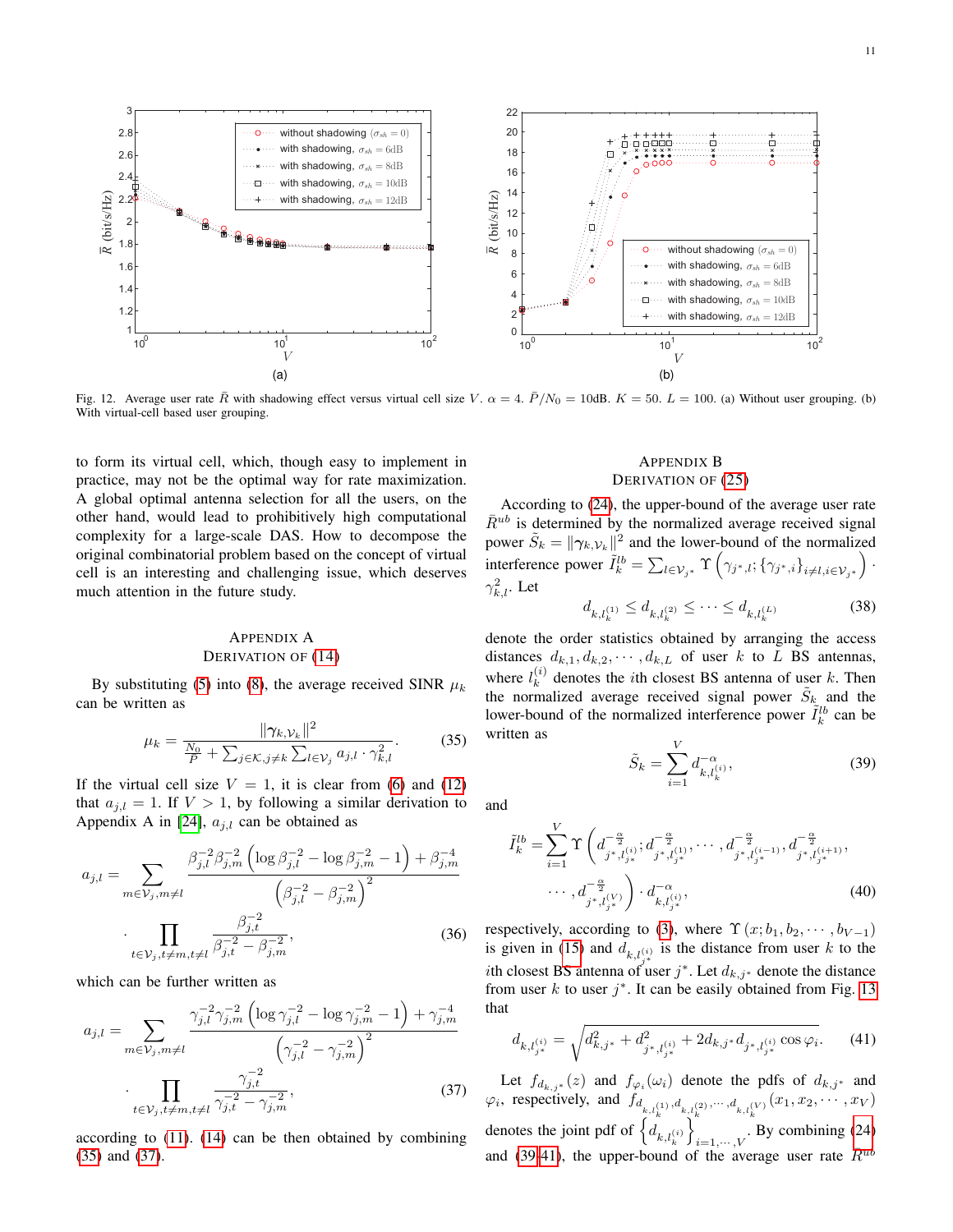

Fig. 13. Graphic illustration of  $d_{k,l_{j}^{(i)}}$ .

can be then written as [\(42\)](#page-11-2). Similarly, we have [\(43\)](#page-11-3) and [\(44\)](#page-11-4). [\(42-](#page-11-2)[44\)](#page-11-4) are shown at the bottom of this page.

Let us ignore the edge effect and assume that an infinite number of BS antennas and users are uniformly distributed in an infinitely large plane with  $L$  BS antennas and  $K$  users in a disk with radius 1. It can be easily obtained that the pdf and the cumulated density function (cdf) of the access distance from user k to BS antenna l are given by  $f_{d_{k,l}}(x) = 2x$  and  $F_{d_{k,l}}(x) = x^2$ , respectively. We then have

$$
f_{d_{k,l_k^{(1)}},d_{k,l_k^{(2)}},\cdots,d_{k,l_k^{(V)}}}(x_1,x_2,\cdots,x_V) = \frac{L!}{(L-V)!} \left(1 - x_V^2\right)^{L-V} \prod_{i=1}^V 2x_i, \quad x_1 \le x_2 \le \cdots \le x_V,
$$
\n(45)

<span id="page-11-9"></span>
$$
f_{d_{k,j^*}}(x) = (K-1)(1-x^2)^{K-2} \cdot 2x,\tag{46}
$$

<span id="page-11-1"></span>and

<span id="page-11-6"></span><span id="page-11-5"></span>
$$
f_{\varphi_i}(x_i) = \frac{1}{2\pi}.\tag{47}
$$

[\(25\)](#page-5-0) can be then obtained by substituting [\(45](#page-11-5)[-47\)](#page-11-6) into [\(42\)](#page-11-2).

Moreover, by substituting [\(45](#page-11-5)[-47\)](#page-11-6) into [\(43\)](#page-11-3) and [\(44\)](#page-11-4), we can obtain  $\mathbb{E}_{\{\gamma_{k,l}\}_{k \in \mathcal{K},l \in \mathcal{B}}} \log_2 \tilde{S}_k$  and  $\mathbb{E}_{\{\gamma_{k,l}\}_{k \in \mathcal{K},l \in \mathcal{B}}} \log_2 \tilde{I}_k^{lb}$ , which are given in [\(48\)](#page-12-11) and [\(49\)](#page-12-12) at the top of the next page, respectively.

# <span id="page-11-8"></span><span id="page-11-0"></span>APPENDIX C DERIVATION OF [\(29\)](#page-6-2)

Let us rewrite the optimization problem formulated in [\(26\)](#page-5-5) and [\(28\)](#page-6-1) as

<span id="page-11-7"></span>
$$
\max \qquad V \tag{50}
$$

<span id="page-11-4"></span><span id="page-11-3"></span><span id="page-11-2"></span>
$$
\text{s.t.} \qquad \bar{r}_k + \bar{r}_{j^*} \le \bar{d}_{k,j^*}, \tag{51}
$$

$$
\bar{R}^{ub} = \mathbb{E}_{\{\gamma_{j,l}\}_{j \in \mathcal{K}, l \in \mathcal{B}} \log_2 \left[ 1 + \frac{\tilde{S}_k}{\tilde{I}_k^{lb}} \right]
$$
\n
$$
= \int_0^1 f_{d_{k,j^*}}(z) \underbrace{\int_0^1 \int_0^{y_V} \cdots \int_0^{y_2} f_{d_{j^*,l_{j^*}}(z_1, d_{j^*,l_{j^*}}(z_2, \cdots, d_{j^*,l_{j^*}}(y_1, y_2, \cdots, y_V))} \cdots f_{old}}_{V - fold} \cdot \frac{\int_0^1 \int_0^{x_V} \cdots \int_0^{x_2} f_{d_{k,l_k}(z_1, d_{k,l_k}(z_2, \cdots, d_{k,l_k}(y_1, (x_1, x_2, \cdots, x_V))} \underbrace{\int_0^{2\pi} \int_0^{2\pi} \cdots \int_0^{2\pi} \prod_{i=1}^V f_{\varphi_i}(\omega_i)}_{V - fold} \cdot \frac{\sum_{i=1}^V x_i^{-\alpha}}{V - fold} \cdot \frac{\sum_{i=1}^V x_i^{-\alpha}}{V - fold}}{\log_2 \left( 1 + \frac{\sum_{i=1}^V \Upsilon \left( y_i^{-\frac{\alpha}{2}}; y_1^{-\frac{\alpha}{2}}; \cdots, y_{i-1}^{-\frac{\alpha}{2}}; y_{i+1}^{-\frac{\alpha}{2}}; \cdots, y_V^{-\frac{\alpha}{2}} \right) \cdot (z^2 + y_i^2 + 2y_i z \cos \omega_i)^{-\frac{\alpha}{2}}}{\omega \omega_1 d \omega_2 \cdots d \omega_V d x_1 d x_2 \cdots d x_V d y_1 d y_2 \cdots d y_V d z}.\n\tag{42}
$$

$$
\mathbb{E}_{\{\gamma_{k,l}\}_{k\in\mathcal{K},l\in\mathcal{B}}}\log_{2}\tilde{S}_{k}=\underbrace{\int_{0}^{1}\int_{0}^{x_{V}}\int_{0}^{x_{V-1}}\cdots\int_{0}^{x_{2}}\log_{2}\left(\sum_{i=1}^{V}x_{i}^{-\alpha}\right)f_{d_{k,l_{k}^{(1)}},d_{k,l_{k}^{(2)}},\cdots,d_{k,l_{k}^{(V)}}}(x_{1},x_{2},\cdots,x_{V})dx_{1}dx_{2}\cdots dx_{V}.
$$
\n(43)

$$
\mathbb{E}_{\{\gamma_{k,l}\}_{k\in\mathcal{K},l\in\mathcal{B}}}\log_{2}\tilde{I}_{k}^{lb} = \int_{0}^{1} f_{d_{k,j^{*}}}(y) \underbrace{\int_{0}^{1} \int_{0}^{x_{V}} \cdots \int_{0}^{x_{2}} f_{d_{j^{*},l_{j^{*}}(1)}^{(1)},d_{j^{*},l_{j^{*}}(2)}^{(2)},\cdots,d_{j^{*},l_{j^{*}}(V)}^{(V)}}_{j^{*},l_{j^{*}}(x_{1},x_{2},\cdots,x_{V})} \underbrace{\int_{0}^{2\pi} \int_{0}^{2\pi} \cdots \int_{0}^{2\pi} \prod_{i=1}^{V} f_{\varphi_{i}}(\omega_{i})}_{V-fold}
$$
\n
$$
\log_{2}\left(\sum_{i=1}^{V} \Upsilon\left(x_{i}^{-\frac{\alpha}{2}};x_{1}^{-\frac{\alpha}{2}},\cdots,x_{i-1}^{-\frac{\alpha}{2}},x_{i+1}^{-\frac{\alpha}{2}},\cdots,x_{V}^{-\frac{\alpha}{2}}\right) \cdot \left(y^{2}+x_{i}^{2}+2x_{i}y\cos\omega_{i}\right)^{-\frac{\alpha}{2}}\right)
$$
\n
$$
d\omega_{1}d\omega_{2}\cdots d\omega_{V}dx_{1}dx_{2}\cdots dx_{V}dy.
$$
\n(44)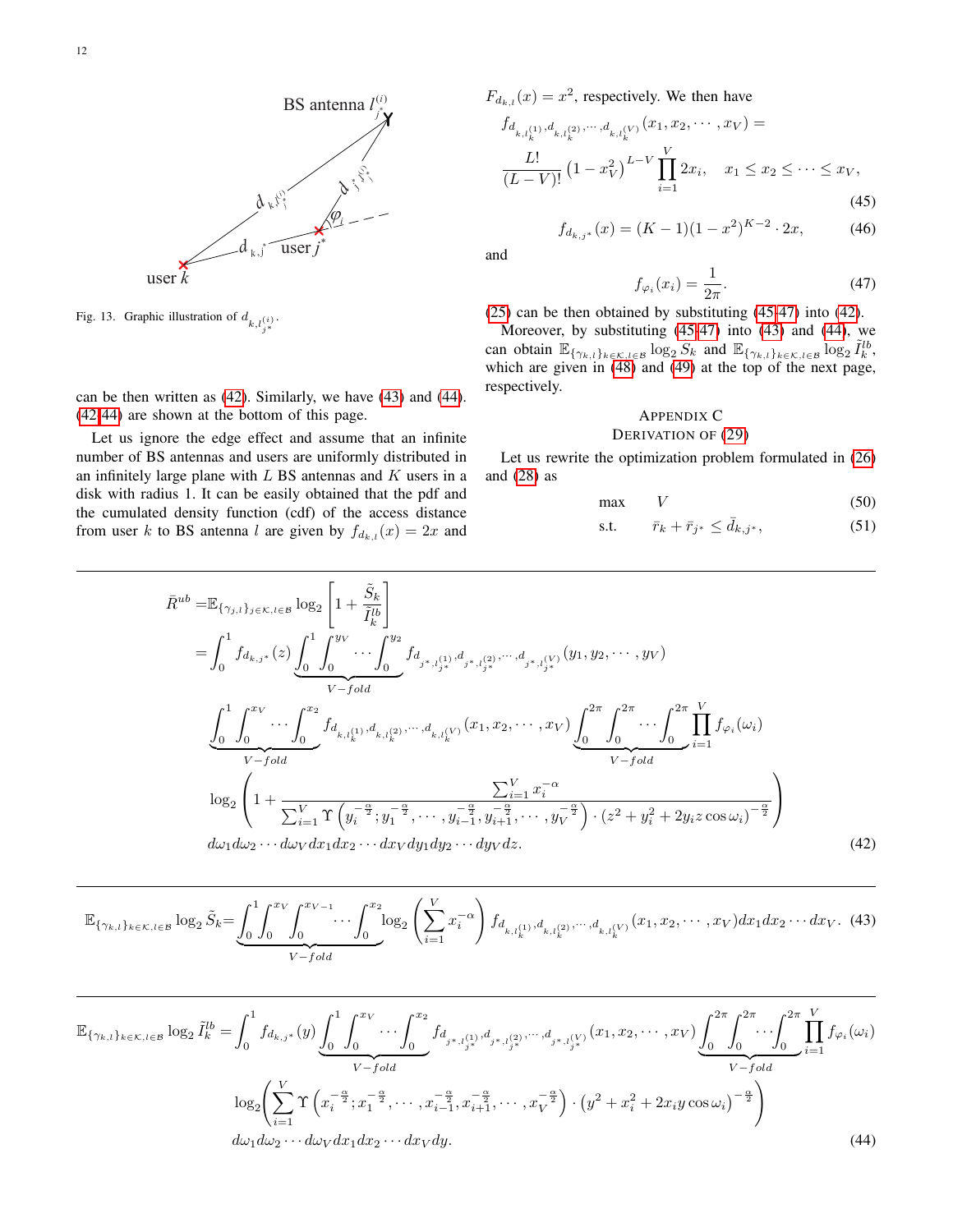$$
\mathbb{E}_{\{\gamma_{k,l}\}_{k\in\mathcal{K},l\in\mathcal{B}}}\log_{2}\tilde{S}_{k} = \frac{2^{V}L!}{(L-V)!} \underbrace{\int_{0}^{1} \int_{0}^{x_{V}} \int_{0}^{x_{V-1}} \cdots \int_{0}^{x_{2}} \log_{2}\left(\sum_{i=1}^{V} x_{i}^{-\alpha}\right) \left(1 - x_{V}^{2}\right)^{L-V} \prod_{i=1}^{V} x_{i} dx_{1} dx_{2} \cdots dx_{V}.
$$
 (48)

$$
\mathbb{E}_{\{\gamma_{k,l}\}_{k\in\mathcal{K},l\in\mathcal{B}}}\log_{2}\tilde{I}_{k}^{lb} = \frac{2(K-1)L!}{\pi^{V}(L-V)!} \int_{0}^{1} y\left(1-y^{2}\right)^{K-2} \underbrace{\int_{0}^{1} \int_{0}^{x_{V}} \int_{0}^{x_{V-1}} \cdots \int_{0}^{x_{2}} \left(1-x_{V}^{2}\right)^{L-V} \prod_{i=1}^{V} x_{i} \underbrace{\int_{0}^{2\pi} \int_{0}^{2\pi} \cdots \int_{0}^{2\pi}}_{V-fold} \frac{\log_{2}\left(\sum_{i=1}^{V} \Upsilon\left(x_{i}^{-\frac{\alpha}{2}}; x_{1}^{-\frac{\alpha}{2}}, \cdots, x_{i-1}^{-\frac{\alpha}{2}}, x_{i+1}^{-\frac{\alpha}{2}}, \cdots, x_{V}^{-\frac{\alpha}{2}}\right) \cdot \left(x_{i}^{2}+y^{2}+2x_{i}y\cos\omega_{i}\right)^{-\frac{\alpha}{2}}\right)}_{d\omega_{1}d\omega_{2} \cdots d\omega_{V}dx_{1}dx_{2} \cdots dx_{V}dy.\tag{49}
$$

where  $\bar{r}_k = \mathbb{E}_{\{\gamma_{j,l}\}_{j \in \mathcal{K}, l \in \mathcal{B}}}[r_k]$  and  $\bar{r}_{j^*} = \mathbb{E}_{\{\gamma_{j,l}\}_{j \in \mathcal{K}, l \in \mathcal{B}}}[r_{j^*}].$ As L BS antennas are uniformly distributed, we have

$$
\bar{r}_k^2 = \bar{r}_{j^*}^2 = \frac{V}{L}.
$$
\n(52)

The constraint [\(51\)](#page-11-7) can be then written as

<span id="page-12-13"></span>
$$
V \le \frac{L}{4} \left( \bar{d}_{k,j^*} \right)^2. \tag{53}
$$

It is clear from [\(50\)](#page-11-8) and [\(53\)](#page-12-13) that the optimal virtual cell size  $V^*$  is

$$
V^* = \frac{L}{4} \left( \bar{d}_{k,j^*} \right)^2.
$$
 (54)

Note that the pdf of the distance from user  $k$  to its closest user  $j^*$ ,  $d_{k,j^*}$ , has been given in [\(46\)](#page-11-9). We then have

$$
\bar{d}_{k,j^*} = 2 \int_0^1 x^2 (K - 1) (1 - x^2)^{K - 2} dx
$$
  
\nfor large  $K_2$   $\int_0^1 x^2 (K - 1) e^{-(K - 2)x^2} dx$   
\n
$$
y = (K - 2)x^2 \frac{K - 1}{(K - 2)^{\frac{3}{2}}} \int_0^{K - 2} y^{\frac{1}{2}} e^{-y} dy
$$
  
\n
$$
= \frac{K - 1}{(K - 2)^{\frac{3}{2}}} \left\{ -(K - 2)^{\frac{1}{2}} e^{-(K - 2)} + \frac{1}{2} \Gamma\left(\frac{1}{2}, 0\right) - \frac{1}{2} \Gamma\left(\frac{1}{2}, K - 2\right) \right\},
$$
\n(55)

where  $\Gamma(s, x) = \int_x^{\infty} t^{s-1} e^{-t} dt$ . Note that for large K,  $(K (2)^{\frac{1}{2}}e^{-(K-2)} \approx 0, \Gamma(\frac{1}{2}, K-2) \approx 0$  and  $\frac{(K-1)}{(K-2)^{\frac{3}{2}}} \approx \frac{1}{\sqrt{N}}$  $\frac{L}{\overline{K}}$ . [\(55\)](#page-12-14)

can be then approximated as

$$
\bar{d}_{k,j^*} \approx \frac{1}{2} \Gamma\left(\frac{1}{2}, 0\right) \cdot \frac{1}{\sqrt{K}} \approx 0.89 \frac{1}{\sqrt{K}}.\tag{56}
$$

Finally, [\(29\)](#page-6-2) can be obtained by combining [\(54](#page-12-15)[-56\)](#page-12-16).

#### **REFERENCES**

- <span id="page-12-0"></span>[1] J. G. Andrews, S. Buzzi, W. Choi, S. V. Hanly, A. Lozano, A. C. K. Soong, and J. C. Zhang, "What will 5G be?" *IEEE J. Select. Areas Commun.*, vol. 32, no. 6, pp. 1065–1082, June 2014.
- <span id="page-12-1"></span>[2] E. Telatar, "Capacity of multi-antenna Gaussian channels," *AT&T Bell Labs Internal Tech. Memo.*, June 1995.
- <span id="page-12-12"></span><span id="page-12-11"></span><span id="page-12-2"></span>[3] G. J. Foschini and M. J. Gans, "On limits of wireless communications in a fading environment when using multiple antennas," *Wireless Pers. Commun*., vol. 6, no. 3, pp. 311–335, 1998.
- <span id="page-12-3"></span>[4] A. Lozano and A. M. Tulino, "Capacity of multiple-transmit multiplereceive antenna architectures," *IEEE Trans. Inf. Theory*, vol. 48, no. 12, pp. 3117–3128, Dec. 2002.
- [5] T. Marzetta, "Noncooperative cellular wireless with unlimited numbers of base station antennas," *IEEE Trans. Wireless Commun.*, vol. 9, no. 11, pp. 3590–3600, Sep. 2010.
- [6] F. Rusek, D. Persson, B. K. Lau, E. Larsson, T. Marzetta, O. Edfors, and F. Tufvesson, "Scaling up MIMO: Opportunities and challenges with very large arrays," *IEEE Signal Process. Mag.*, vol. 30, no. 1, pp. 40–60, Jan. 2013.
- <span id="page-12-15"></span><span id="page-12-4"></span>[7] *Special Issue on Large-scale Multiple Antenna Wireless Systems*, *IEEE J. Select. Areas Commun.*, vol. 31, no. 2, Feb. 2013.
- <span id="page-12-5"></span>[8] H. Zhuang, L. Dai, L. Xiao, and Y. Yao, "Spectral efficiency of distributed antenna system with random antenna layout," *Electronics Letters*, vol. 39, no. 6, pp. 495–496, Mar. 2003.
- [9] W. Choi and J. G. Andrews, "Downlink performance and capacity of distributed antenna systems in a multicell environment," *IEEE Trans. Wireless Commun*., vol. 6, no. 1, pp. 69–73, Jan. 2007.
- [10] J. Zhang and J. G. Andrews, "Distributed antenna systems with randomness," *IEEE Trans. Wireless Commun.*, vol. 7, no. 9, pp. 3636–3646, Sep. 2008.
- [11] H. Zhu, "Performance comparison between distributed antenna and microcellular systems," *IEEE J. Select. Areas Commun.*, vol. 29, no. 6, pp. 1151–1163, June 2011.
- [12] S. Lee, S. Moon, J. Kim, and I. Lee, "Capacity analysis of distributed antenna systems in a composite fading channel," *IEEE Trans. Wireless Commun*., vol. 11, no. 3, pp. 1076–1086, Mar. 2012.
- [13] D. Wang, J. Wang, X. You, Y. Wang, M. Chen and X. Hou, "Spectral efficiency of distributed MIMO systems," *IEEE J. Select. Areas Commun.*, vol. 31, no. 10, pp. 2112–2127, Oct. 2013.
- <span id="page-12-14"></span><span id="page-12-6"></span>[14] H. Zhu and J. Wang, "Radio resource allocation in multiuser distributed antenna systems," *IEEE J. Select. Areas Commun.*, vol. 31, no. 10, pp. 2058–2066, Oct. 2013.
- <span id="page-12-7"></span>[15] H. Hu, Y. Zhang, and J. Luo, *Distributed Antenna Systems: Open Architecture for Future Wireless Communications*, CRC Press, 2007.
- [16] *Special Issue on Coordinated and Distributed MIMO*, *IEEE Wireless Commun.*, vol. 17, no. 3, June 2010.
- <span id="page-12-16"></span>[17] *Special Issue on Distributed Broadband Wireless Communications*, *IEEE J. Select. Areas Commun.*, vol. 29, no. 6, June 2011.
- [18] J. Wang, H. Zhu, and N. J. Gomes, "Distributed antenna systems for mobile communications in high speed trains," *IEEE J. Select. Areas Commun.*, vol. 30, no. 4, pp. 675–683, May 2012.
- <span id="page-12-8"></span>[19] R. Heath, S. Peters, Y. Wang, and J. Zhang, "A current perspective on distributed antenna systems for the downlink of cellular systems," *IEEE Commun. Mag.*, vol. 51, pp. 161–167, Apr. 2013.
- <span id="page-12-9"></span>[20] China Mobile, "C-RAN: the road toward green RAN," White Paper, ver. 2.5, Oct. 2011.
- <span id="page-12-10"></span>[21] L. Dai, "A comparative study on uplink sum capacity with co-located and distributed antennas," *IEEE J. Select. Areas Commun.*, vol. 29, no. 6, pp. 1200–1213, June 2011.